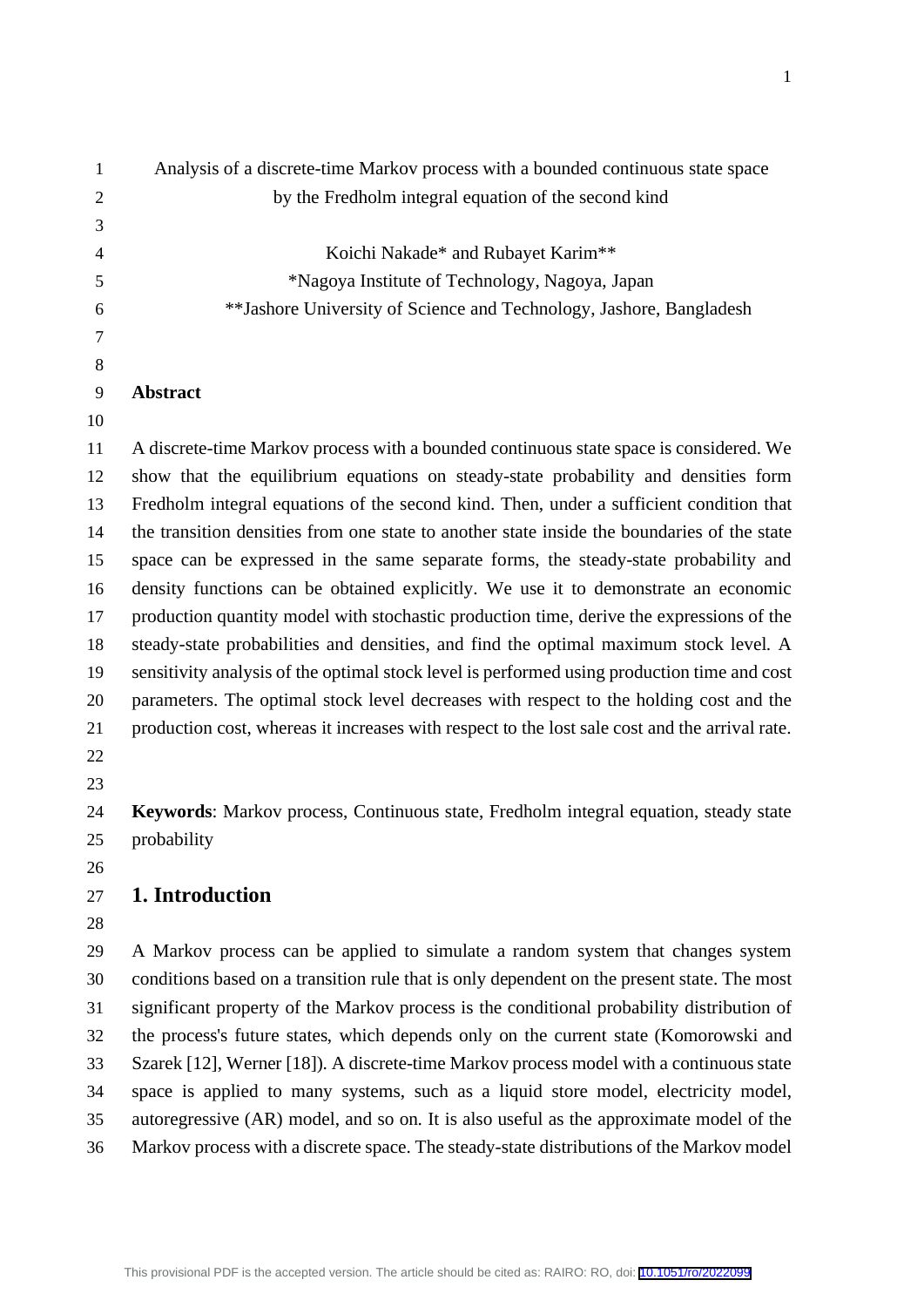satisfy the equilibrium equations, but in almost cases, those cannot be represented in an

- explicit form. In this paper, Fredholm integral equations are applied for analysis of a
- general discrete-time Markov process with a bounded continuous state space, and we give
- a sufficient condition for obtaining the steady state probability and density functions.
- 

#### **1.1 Background**

 In the late nineteenth century, Fredholm and Volterra largely establish the theory of integral equations. Their works have a significant impact on the study of integral equations in the twentieth century. Numerous mathematical models in engineering and science, such as the anomalous diffusion problem, biological population ecological model, and population prediction model, can be described by an integral equation model (Guo [9]). The Fredholm integration equation is found in the theory of signal processing, linear forward modelling, and inverse problems. Fluid mechanics issues involving hydrodynamic interactions near finite-sized elastic interfaces also use Fredholm integral equations (Daddi-Moussa-Ider *et al*. [2], Daddi-Moussa-Ider [3]). A special use of the Fredholm equation is the creation of photorealistic images in computer graphics, in which the Fredholm equation is used to represent light transport from virtual light sources to the image plane. Due to the fact that a vast class of initial and boundary value problems can be transformed into Volterra or Fredholm integral equations, many scientific domains use Fredholm integral equations, including engineering, applied mathematics, and mathematical physics (Gutiérrez, [10]). Other literature regarding the Fredholm integral equations focuses on efficient numerical solution techniques for the Fredholm integral equations (ZhiMin *et al*. [19], Doucet *et al*. [4], Tian [17], Mohammad [14]).

 Recently, the Fredholm integral equations have been applied to a specific stochastic process. In particular, Lindemann and Thümmler [13] provide a generic state-space Markov chain (GSSMC) approach for the transient analysis of deterministic and stochastic Petri nets with concurrently enabled deterministic transitions as an application of the Fredholm equation to the study of the stochastic process. The general state-space Markov chain approach is built on a numerical iterative solution of a system of Fredholm integral equations. Fuh *et al*. [8] use the Fredholm integral equation to compute the R´enyi divergence of two-state Markov switching models. Ramsden and Papaioannou [15] derive a Fredholm integral equation of the second kind for the ultimate ruin probability and achieve a clear expression in terms of ruin quantities for the Cramér–Lundberg risk model. Later, they extend the capital injection delayed risk model such that the delay of the capital injections depends explicitly on the amount of the deficit. Dibu *et al.* [5] introduce a Markov Arrival Process risk model that permits capital injections to be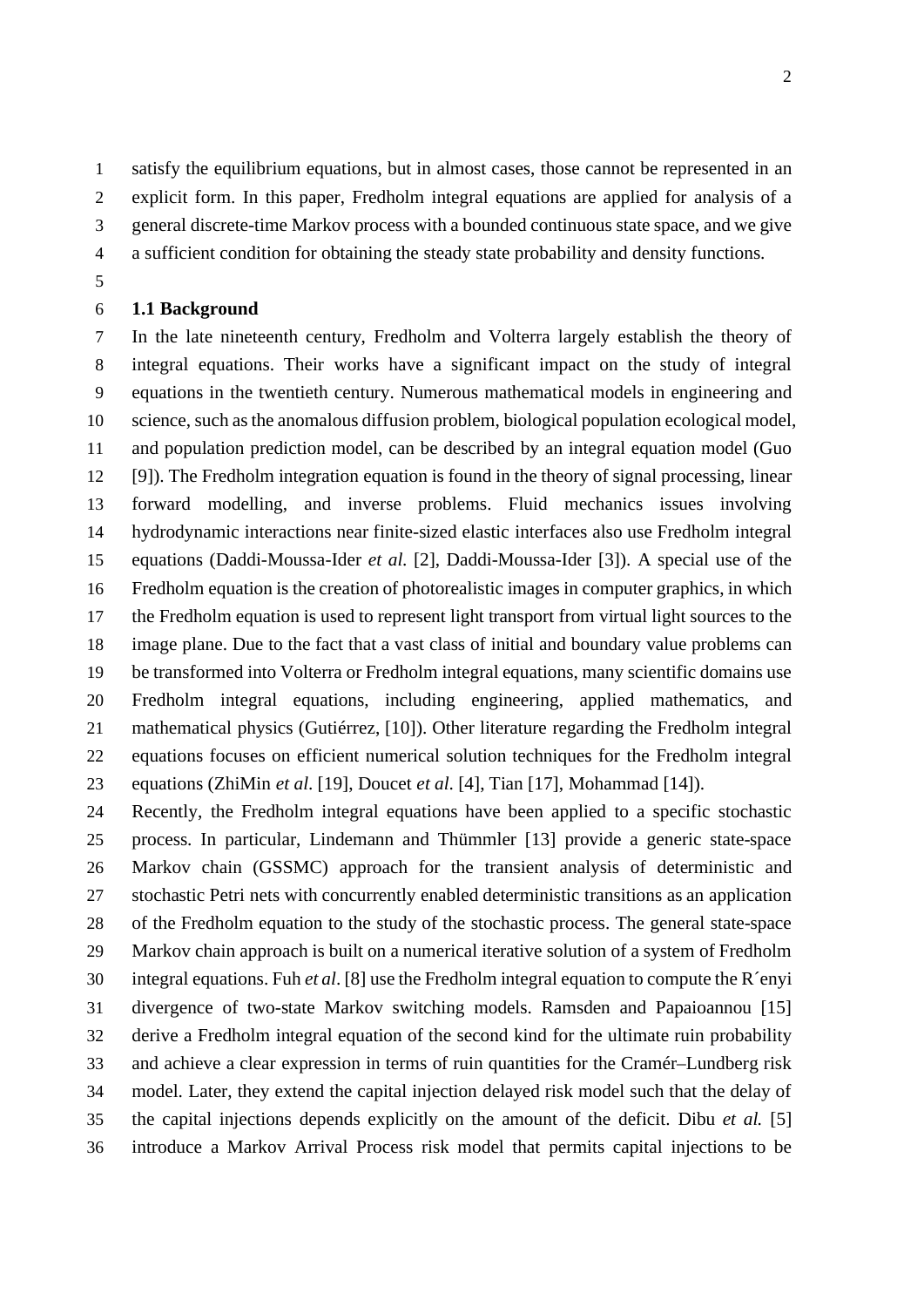received promptly or with an arbitrary delay, depending on the amount of shortage experienced by the firm. For this model, they originate a system of Fredholm integral equations of the second kind for the Gerber-Shiu function and derive a straightforward formulation in matrix form in terms of the Gerber-Shiu function of the Markov Arrival Process risk model.

### **1.2 Motivation, Research Gap and Objective**

 Generally, the steady-state distributions of the Markov model cannot be represented in an explicit form. From literature, for the specified model, the analysis is made theoretically by using Fredholm integral equations. To the best of our knowledge, there is currently no mathematical approach that uses the Fredholm integral equation of the second kind to study the steady state of a general discrete-time Markov process with a bounded continuous state space. Recently, Karim and Nakade [11] show such an application in a special case of an economic production quantity (EPQ) model. They derive the expression of the steady-state distribution by using Fredholm integral equations. Although the model they analyse is a restricted one, their analysis suggests that the general discrete-time Markov process with continuous states can also be analysed by the Fredholm integral equation.

 Thus motivated, the application of the Fredholm integral equation of the second kind for the steady-state analysis of a general discrete-time Markov process with a bounded continuous state space is studied in this paper. Then, as an example application, we analyse a fundamental EPQ model. We show that the Fredholm integral equation of the second kind can be used to express the equilibrium equations on steady-state probability densities. The functions of the Fredholm integral equations can be solved using the degenerate kernel method when some function satisfies separable properties (Raisinghania, [16]).

- The contribution of this paper is as follows:
- 
- 

 For a general discrete-time Markov process with a bounded continuous state space, we derive sufficient conditions on separable properties of transition density functions, under which expressions of the steady-state probabilities and densities can be derived explicitly.

 Then, as an application, we discuss a basic EPQ model, apply the derived analytical method, and derive the optimal size of the maximum inventory level.

 The organization of this paper is as follows: In Section 2, the Fredholm integration equation of the second type is described. In Section 3, it is shown that this equation can be applied to the analysis of the Markov process with a bounded state space under some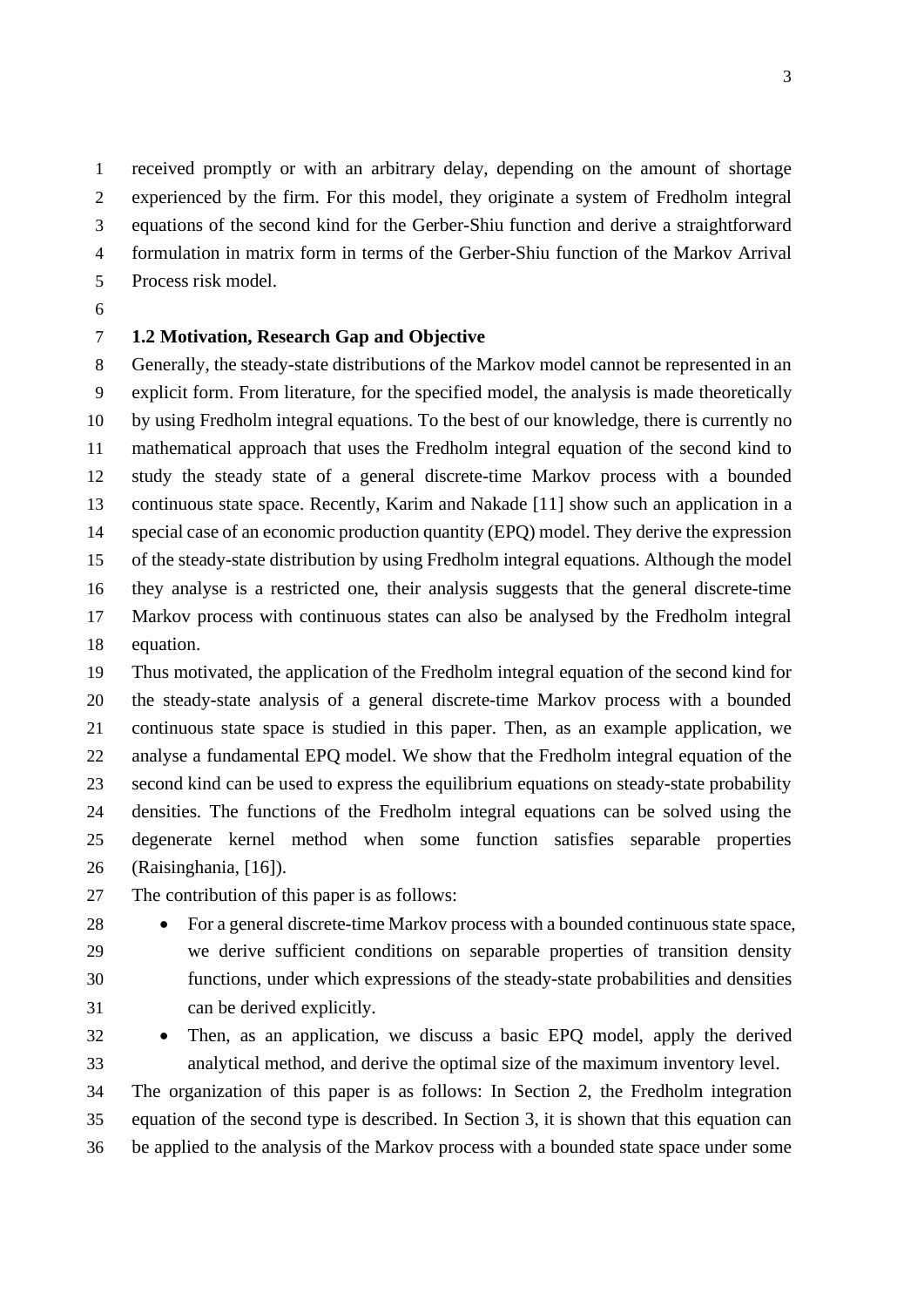1 separable conditions on the transition densities and probabilities. In Section 4, the analysis

- 2 in Section 3 is applied to the basic EPQ model, and the optimal maximum inventory level
- 3 is derived. In Section 5, we give the conclusion.
- 4

## 5 **2. Fredholm integral equation of the second kind**

6

7 The Fredholm integral equation of the second kind is found in the theory of signal 8 processing, linear forward modelling, and inverse problems. The equation on the function 9  $f(r)$  is given as follows.

10 
$$
f(r) = u(r) + \int_{a}^{b} K(r, r') f(r') dr', \quad a < r < b.
$$

11 In the following, we set  $a = 0$  and  $b = R$ . That is,

12 
$$
f(r) = u(r) + \int_{0}^{R} K(r, r') f(r') dr', \quad 0 < r < R.
$$
 (1)

13 The degenerate kernel method (Raisinghania [16]) can be applied when  $K(r, r')$ 14 satisfies the following separate form:

15 
$$
K(r,r') = \sum_{j=0}^{m-1} w_j(r) g_j(r'),
$$
 (2)

16 where  $w_j(r)$  and  $g_j(r')$  are functions of only r and r', respectively. Then, by 17 inserting (2) into the function inside the integral in (1), we have

18 
$$
f(r) = u(r) + \sum_{j=0}^{m-1} w_j(r) C_j,
$$
 (3)

19 where 
$$
C_j = \int_0^R g_j(r') f(r') dr'
$$
  $(j = 0, 1, ..., m - 1)$ .

20 Set

21 
$$
\gamma_{ij} = \int_{0}^{R} g_i(r) w_j(r) dr \ (i, j = 0, 1, ..., m - 1) \tag{4}
$$

22 and

23 
$$
\beta_i = \int_0^R g_i(r)u(r)dr \ (i = 0, 1, ..., m-1).
$$
 (5)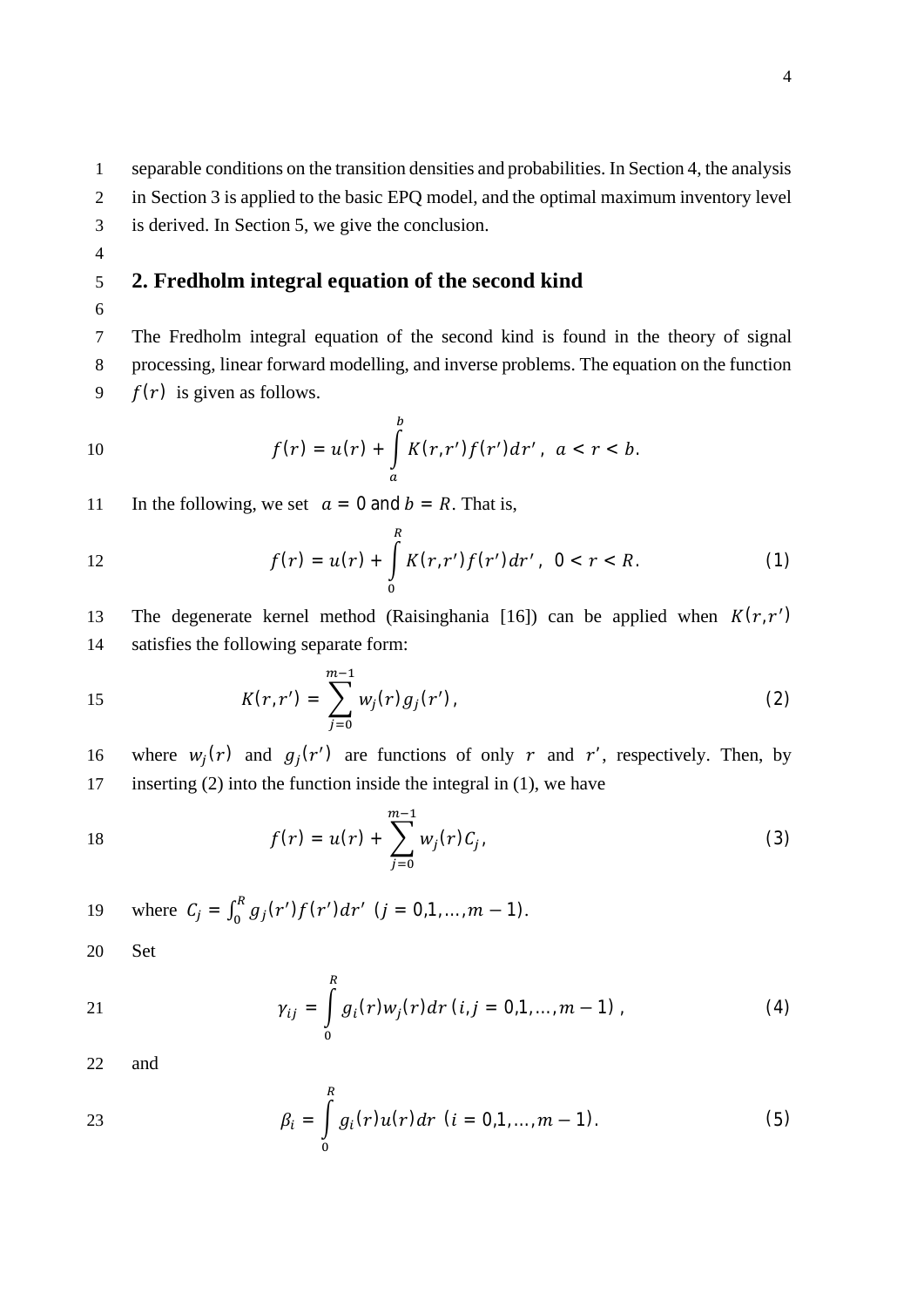By multiplying  $g_i(r)$  on both sides of (3) and integrating it from 0 to R, we have the 2 following equations.

3 
$$
(1 - \gamma_{ii})C_i - \sum_{j \neq i} \gamma_{ij}C_j = \beta_i, \qquad i = 0, 1, ..., m - 1.
$$
 (6)

Thus, if  $\gamma_{ij}$  and  $\beta_i$  can be computed for all i and j, we can derive  $C_i$  by solving (6). 5 Here, we consider the case  $m = 2$ . Then

6 
$$
K(r,r') = w_0(r)g_0(r') + w_1(r)g_1(r'),
$$
  
7 
$$
f(r) = u(r) + w_0(r)C_0 + w_1(r)C_1,
$$
 (7)

8 
$$
C_0 = \int_0^R g_0(r')f(r')dr', \qquad C_1 = \int_0^R g_1(r')f(r')dr',
$$

$$
9 \qquad (1 - \gamma_{00})C_0 - \gamma_{01}C_1 = \beta_{0} \qquad -\gamma_{10}C_0 + (1 - \gamma_{11})C_1 = \beta_{1} \qquad (8)
$$

10 where

11 
$$
\gamma_{00} = \int_{0}^{R} g_0(r) w_0(r) dr, \quad \gamma_{01} = \int_{0}^{R} g_0(r) w_1(r) dr, \quad \gamma_{10} = \int_{0}^{R} g_1(r) w_0(r) dr,
$$

12 
$$
\gamma_{11} = \int_{0}^{R} g_1(r) w_1(r) dr, \quad \beta_0 = \int_{0}^{R} g_0(r) u(r) dr, \quad \beta_1 = \int_{0}^{R} g_1(r) u(r) dr.
$$

13 When  $(1 - \gamma_{00})(1 - \gamma_{11}) - \gamma_{01}\gamma_{10} \neq 0$ , a unique non-zero solution of the system of 14 Equations (8) exists and is given by

15 
$$
C_0 = \frac{(1 - \gamma_{11})\beta_0 + \gamma_{01}\beta_1}{(1 - \gamma_{00})(1 - \gamma_{11}) - \gamma_{01}\gamma_{10}}
$$
 and  $C_1 = \frac{\gamma_{10}\beta_0 + (1 - \gamma_{00})\beta_1}{(1 - \gamma_{00})(1 - \gamma_{11}) - \gamma_{01}\gamma_{10}}$ . (9)

16 Thus, we obtain  $f(r)$  by (7).

# 18 **3. A discrete time Markov process with a bounded continuous state** 19 **space**

20

17

21 We consider a discrete-time Markov process with bounded continuous state space. 22 Without loss of generality, the state space is set as  $S = [0, R]$ , the transition intensity 23 (stochastic kernel) from  $r \in S$  to  $r \in (0, R)$  is  $q_{r',r}$ , and the transition probabilities 24 from  $r \in S$  to 0 and R are  $q_{r0}$  and  $q_{rR}$ , respectively. Let steady-state mass 25 probabilities in states 0 and R be  $\pi_0$  and  $\pi_{R_{11}}$  respectively, and let the steady-state 26 probability density in state  $r \in (0, R)$  be denoted by  $f(r)$ .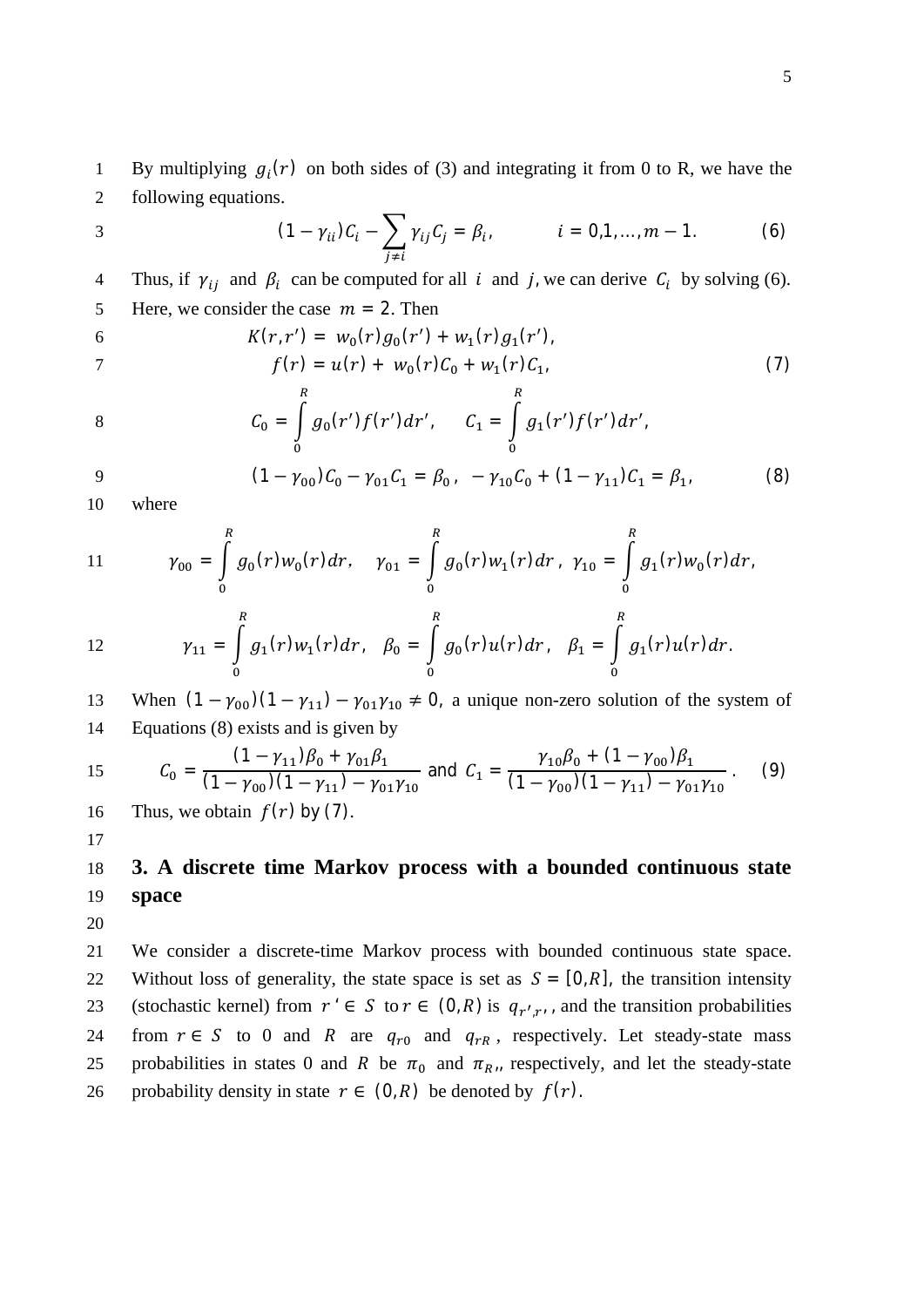1 The Markov process assumes that the state space forms one recurrent class. This implies 2 that  $q_{00}$  < 1 and  $q_{RR}$  < 1. Then, we have the following equilibrium equations (see 3 Feller [7], for example).

4 
$$
\pi_0 = \pi_0 q_{00} + \pi_R q_{R0} + \int_0^R f(r') q_{r'0} dr',
$$
 (10)

$$
f(r) = \pi_0 q_{0r} + \pi_R q_{Rr} + \int_{0}^{R} f(r') q_{r'r} dr', \quad 0 < r < R,\tag{11}
$$

$$
\pi_R = \pi_0 q_{0R} + \pi_R q_{RR} + \int_{0}^{R} f(r') q_{r'R} dr'.
$$
 (12)

7 We also have the total probability of 1 and thus

$$
\pi_R + \pi_0 + \int_0^R f(r) dr = 1.
$$
 (13)

9 Note that (10) can be obtained from (11) and (12) because  $q_{r'0} + q_{r'R} + \int_0^R q_{r'r} dr = 1$ 

10 for 
$$
r' \in S
$$
. From Equations (12) and (13),

11 
$$
\pi_R = \left(1 - \pi_R - \int_0^R f(r) dr\right) q_{0R} + \pi_R q_{RR} + \int_0^R f(r') q_{rrR} dr',
$$

12 and thus,

13 
$$
\pi_R = \frac{1}{1 - q_{RR} + q_{0R}} \left\{ q_{0R} - q_{0R} \int\limits_{0}^{R} f(r') dr' + \int\limits_{0}^{R} f(r') q_{r'R} dr' \right\}.
$$
 (14)

14 Inserting Equations (13) and (14) into (11), we have

15 
$$
f(r) = q_{0r}[1 - \frac{1}{1 - q_{RR} + q_{0R}} \left\{ q_{0R} - q_{0R} \int_{0}^{R} f(r') dr' + \int_{0}^{R} f(r') q_{r'R} dr' \right\}
$$

16 
$$
- \int_{0}^{R} f(r') dr' ] + \frac{q_{Rr}}{1 - q_{RR} + q_{0R}} \{q_{0R} - q_{0R} \int_{0}^{R} f(r') dr'
$$

17 
$$
+ \int_{0}^{R} f(r')q_{r'R}dr' + \int_{0}^{R} f(r')q_{rr}dr'
$$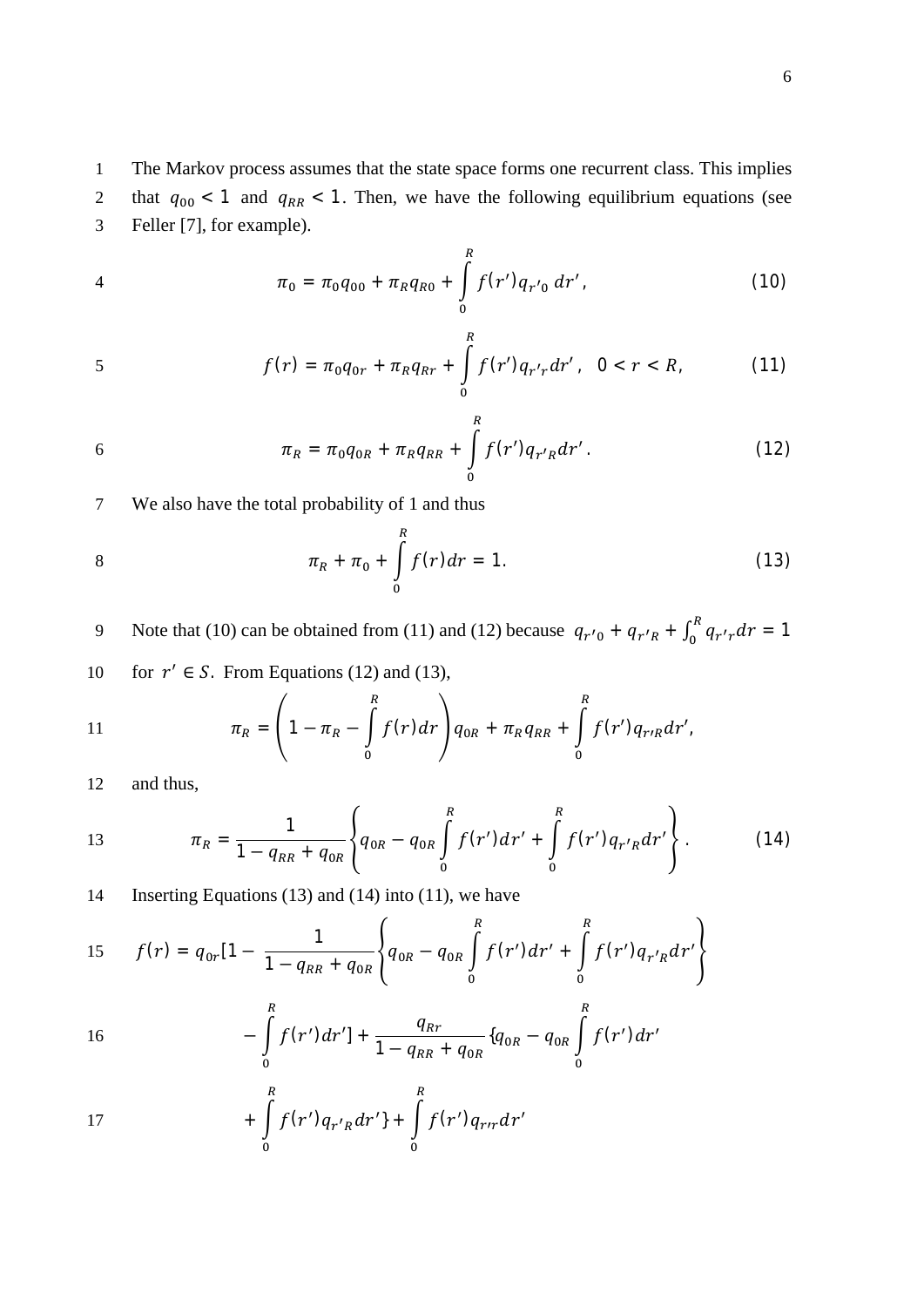$$
1 = \frac{q_{Rr} - q_{0r}}{1 - q_{RR} + q_{0R}} q_{0R} + q_{0r}
$$

$$
2 + \int_{0}^{R} f(r') \left[ \frac{1}{1 - q_{RR} + q_{0R}} \left\{ -q_{Rr}q_{0R} + q_{Rr}q_{r'R} + q_{0r}q_{0R} - q_{0r}q_{r'R} \right\} - q_{0r} \right]
$$

$$
+ q_{r'r}\Big]dr'
$$

4 
$$
= \frac{q_{Rr}q_{0R} + q_{0r}(1 - q_{RR})}{1 - q_{RR} + q_{0R}} + \int_{0}^{R} f(r') \left[ \frac{-q_{Rr}q_{0R} - q_{0r}(1 - q_{RR})}{1 - q_{RR} + q_{0R}} + \frac{q_{Rr} - q_{0r}}{1 - q_{RR} + q_{0R}} q_{r'R} + q_{rr} \right] dr',
$$
6 
$$
0 < r < R.
$$
 (15)

7 We now give a condition under which the steady-state density can be derived.

8

9 **Proposition 1.** For a discrete-time Markov process with bounded continuous real state 10 space [0, R], if the transition probability density  $q_{r'r}$  can be represented as  $q_{r'r}$  = 11  $\sum_{i=2}^{n} w_i(r) g_i(r')$ , for all  $r, r' \in (0, R)$ , the steady-state density function  $f(r)$  can be 12 derived explicitly by the degenerate kernel method. In addition, if  $\int_0^R f(r) dr$ , 13  $\int_0^R f(r) q_{rR} dr$  and  $\int_0^R f(r) q_{r0} dr$  can be expressed explicitly, the steady-state 14 probabilities  $\pi_0$  and  $\pi_R$  can also be derived explicitly. 15 Proof: Comparing (15) with equations in the previous section, by setting

$$
u(r) = \frac{q_{Rr}q_{0R} + q_{0r}(1 - q_{RR})}{1 - q_{RR} + q_{0R}},
$$
\n(16)

17 
$$
K(r,r') = q_{r'r} + \frac{-q_{Rr}q_{0R} - q_{0r}(1 - q_{RR})}{1 - q_{RR} + q_{0R}} + \frac{q_{Rr} - q_{0r}}{1 - q_{RR} + q_{0R}}q_{r'R} \qquad (17)
$$

18 we have

19 
$$
f(r) = u(r) + \int_{0}^{R} K(r, r') f(r') dr', \qquad 0 < r < R,
$$

20 which is the same as the Fredholm equation of the second kind. Thus, if  $K(r, r')$  is 21 represented as  $K(r, r') = \sum_{i=0}^{m-1} w_i(r) g_i(r')$ , we can apply the degenerate kernel 22 method shown in Section 2 and derive the probability density  $f(r)$ . If  $q_{r'r}$  is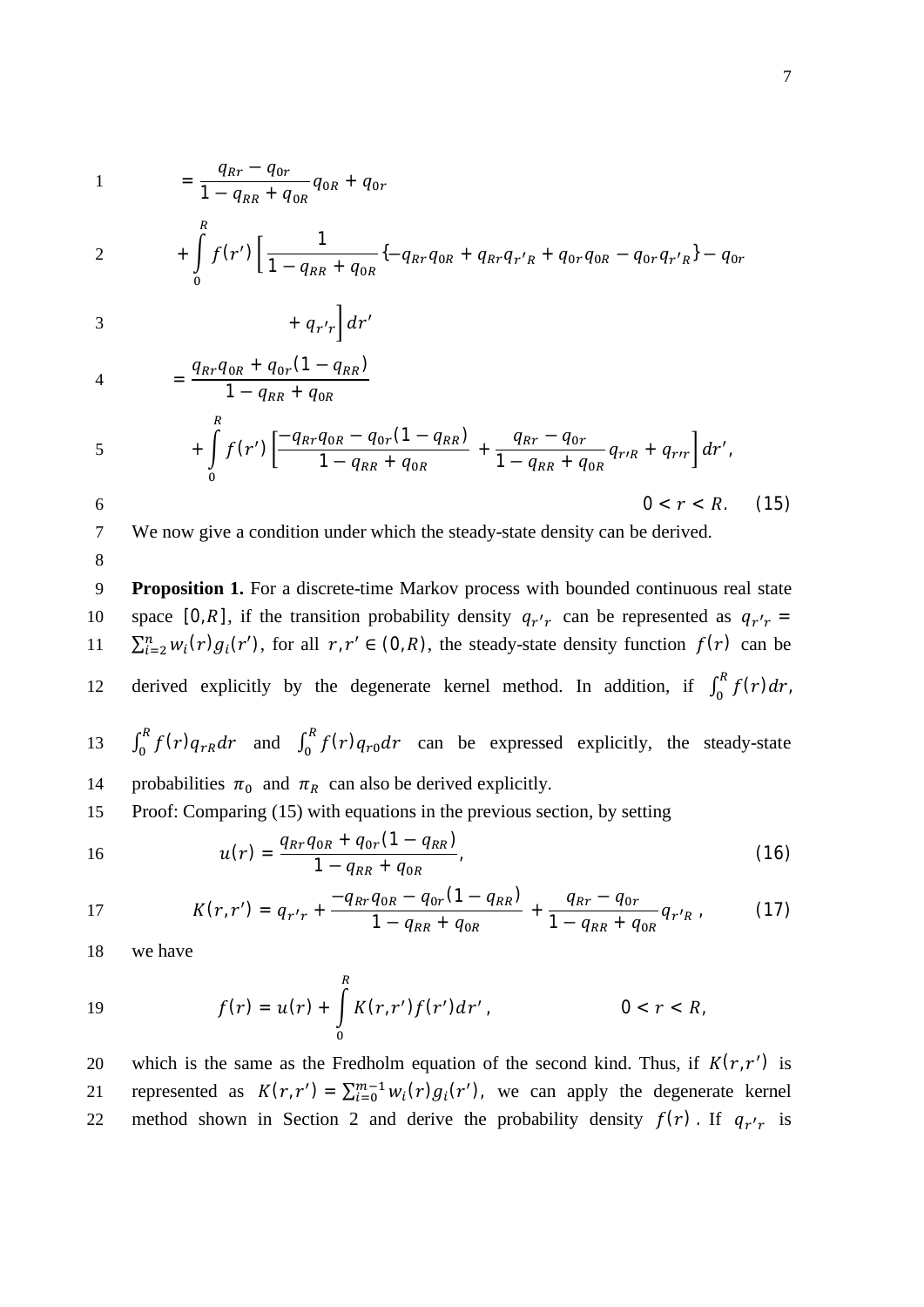1 represented as  $q_{r'r} = \sum_{i=2}^{n} w_i(r) g_i(r')$ , for all  $r, r' \in (0, R)$ , the term in the brace of 2 Equation (15) is formed as  $\sum_{i=0}^{n} w_i(r) g_i(r')$ , where

3 
$$
w_0(r) = \frac{-q_{Rr}q_{0R} - q_{0r}(1 - q_{RR})}{1 - q_{RR} + q_{0R}}, \qquad g_0(r') = 1,
$$

4 
$$
w_1(r) = \frac{q_{Rr} - q_{0r}}{1 - q_{RR} + q_{0R}}, \qquad g_1(r') = q_{r/R}.
$$

If we can derive expressions of integrals  $\int_0^R f(r) dr$ ,  $\int_0^R f(r) q_{rR} dr$  and  $\int_0^R f(r) q_{r0} dr$ 5 6 explicitly, the steady-state probabilities  $\pi_R$  and  $\pi_0$  can also be represented explicitly 7 by (13) and (14).  $Q.E.D.$ 

8

9 Note that when  $n = 2$  and  $q_{r'r}$  has a special form, such as  $g_0(r') = g_2(r')$ , the term 10 can be represented as  $w_0(r)g_0(r') + w_1(r)g_1(r')$ .

12 Here, we discuss a sufficient condition under which  $q_{r'r} = \sum_{i=2}^{n} w_i(r) g_i(r')$ , for all 13  $r, r' \in (0, R)$ . We assume the following.

14

11

**Assumption A** For some  $n \ge 2$ , there exist real numbers  $a_i, b_i$  and a nonnegative integer  $s_i$  for each  $i \in 0,1,..., n-1$  that satisfy

17 
$$
q_{r'r} = \sum_{i=0}^{n-1} a_i (r - r')^{s_i} e^{-b_i (r - r')} \quad \text{for } 0 < r < R, 0 \le r' \le R,
$$

18 and there exists a nonnegative integer m, real numbers  $a_i$ ,  $b_i$  and a nonnegative integer 19  $s_i'$  for each  $i \in [0,1,...,m-1]$  that satisfy

20 
$$
q_{r'0} = \sum_{i=0}^{m-1} a_i'(r')^{s_i} e^{b_i' r'} \quad \text{for } 0 \le r' \le R. \tag{18}
$$

21

22 For example, Assumption A is satisfied when the transition density  $q_{r'r}$  from r' to r 23 for all  $r, r' \in (0, R)$  only depends on the difference between  $r$  and  $r'$  and it is given as 24 an Erlang-type distribution with parameter  $(n, \lambda)$  as

25 
$$
q_{r'r} = \frac{\lambda^n (r - r' + a)^{n-1}}{(n-1)!} e^{-\lambda (r - r' + a)}
$$
  
26 
$$
= \sum_{i=0}^{n-1} \frac{\lambda^n a^{n-1-i}}{k! (n-1-i)!} e^{-\lambda a} (r - r')^i e^{-\lambda (r - r')} \text{ for } 0 < r < R, 0 \le r' \le R,
$$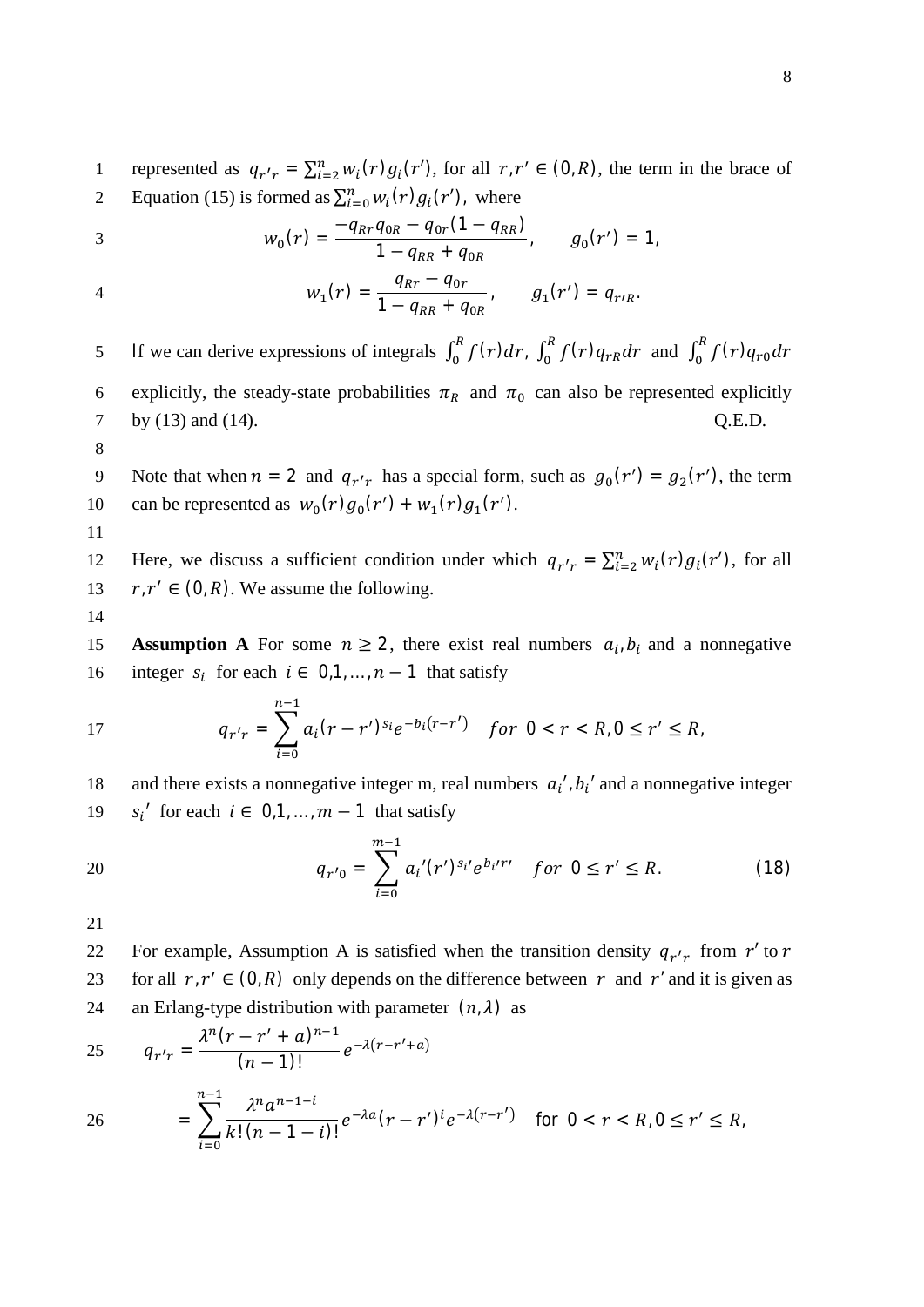1 and

2 
$$
q_{r'0} = 1 - \sum_{j=0}^{n-1} \frac{\lambda^j (-r' + a)^j}{j!} e^{-\lambda (-r' + a)} = 1 - e^{-\lambda (-r' + a)} \sum_{j=0}^{n-1} \lambda^j \sum_{l=0}^j \frac{(-r')^l a^{j-l}}{l! (j-l)!}
$$
  
3 for  $0 \le r' \le R$ 

4 where  $a \ge R$ . Assumption A is also satisfied when  $q_{r'r}$  is given as a hyperexponential 5 distribution as

6 
$$
q_{r'r} = \sum_{i=0}^{n-1} p_i \lambda_i e^{-\lambda_i (r - r' + a)}, \text{ where } \sum_{i=0}^{n-1} p_i = 1 \text{ and } a \ge R.
$$

7

- 8 **Corollary 1.** When assumption A is satisfied, we can derive expressions  $f(r)$ ,  $\pi_0$ , and
- 9  $\pi_R$  explicitly.

10 Proof. Under Assumption A,  $q_{r'r}$  can be represented as follows:

11 
$$
q_{r'r} = \sum_{i=0}^{n-1} a_i (r - r')^{s_i} e^{-b_i (r - r')} = \sum_{i=0}^{n-1} \sum_{j=0}^{s_i} a_i {s_i \choose j} r^j e^{-b_i r} (-r')^{s_i - j} e^{b_i r'}
$$
  
12 
$$
= \sum_{i=0}^{n-1} \sum_{j=0}^{s_i} w_{ij}^1(r) g_{ij}^1(r')
$$

13 where

14 
$$
w_{ij}^1(r) = a_i {s_i \choose j} r^j e^{-b_i r}
$$
  $j = 0, 1, ..., s_i - 1, i = 0, 1, ..., n - 1,$  (19)

15 
$$
g_{ij}^1(r') = (-r')^{s_i-j} e^{b_i r'} \quad j = 0, 1, ..., s_i - 1, i = 0, 1, ..., n - 1.
$$
 (20)

16 Thus, from Proposition 1,  $f(r)$  for  $r \in (0, R)$  can be derived explicitly. In fact, when 17  $w_{ij}^1(r)$  and  $g_{ij}^1(r')$  are given by (19) and (20), respectively, in the same way as (4) and 18 (5),

19 
$$
\gamma_{(ij),(kl)} = \int_0^R g_{ij}^1(r) w_{kl}^1(r) dr = \int_0^R (-r)^{s_i-j} e^{b_i r} a_k {s_k \choose l} r^l e^{-b_k r} dr
$$

20 = 
$$
a_k {S_k \choose l} (-1)^{s_i-j} \int_0^R r^{s_i-j+l} e^{(b_i-b_k)r} dr
$$

and since  $u(r) = \frac{q_{0R}}{1 - r}$  $\frac{q_{0R}}{1-q_{RR}+q_{0R}}q_{Rr} + \frac{1-q_{RR}}{1-q_{RR}+q_{0R}}$ 21 and since  $u(r) = \frac{q_{0R}}{1-q_{RR}+q_{0R}} q_{Rr} + \frac{1-q_{RR}}{1-q_{RR}+q_{0R}} q_{0r}$ , we have

22 
$$
u(r) = c_R \sum_{i=0}^{n-1} \sum_{j=0}^{s_i} w_{ij}^1(r) g_{ij}^1(R) + c_0 \sum_{i=0}^{n-1} \sum_{j=0}^{s_i} w_{ij}^1(r) g_{ij}^1(0)
$$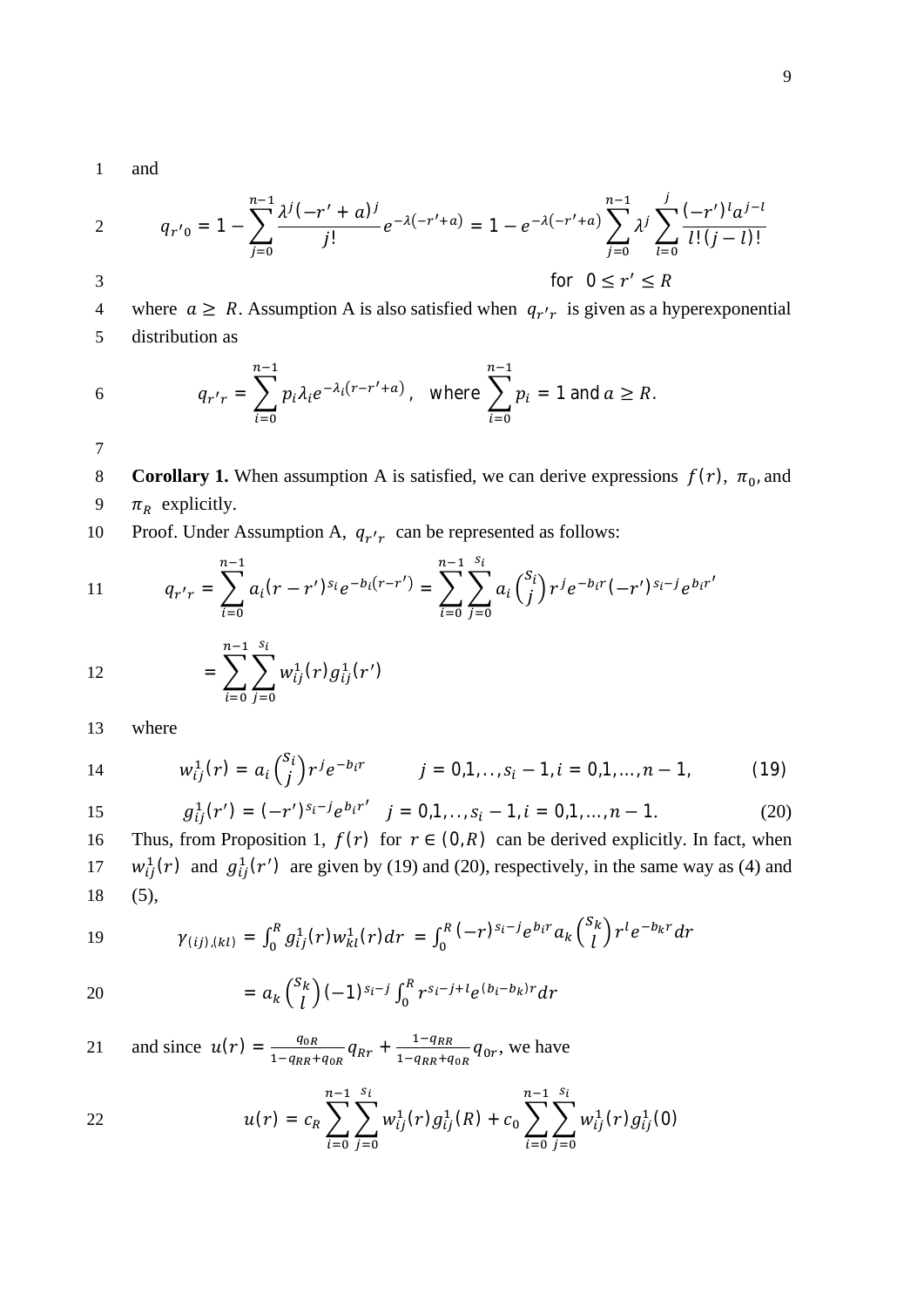1 where 
$$
c_R = \frac{q_{0R}}{1 - q_{RR} + q_{0R}}
$$
 and  $c_0 = \frac{1 - q_{RR}}{1 - q_{RR} + q_{0R}}$ , and thus

$$
2 \qquad \beta_{ij} = \int\limits_{0}^{R} g_{ij}^{1}(r)u(r)dr = c_{R}\int\limits_{0}^{R} (-r)^{s_{i}-j}e^{b_{i}r} \sum\limits_{k=0}^{n-1}\sum\limits_{l=0}^{s_{k}} a_{k} {s_{k}\choose l}r^{l}e^{-b_{k}r} (-R)^{s_{k}-l}e^{b_{k}R}dr
$$

3 
$$
+c_0 \int_0^R (-r)^{s_i-j} e^{b_i r} \sum_{k=0}^{n-1} a_k r^{s_k} e^{-b_k r} dr
$$

4 
$$
= c_R \sum_{k=0}^{n-1} \sum_{l=0}^{s_k} a_k {s_k \choose l} (-R)^{s_k-l} e^{b_k R} (-1)^{s_i-j} \int_0^R r^{s_i-j+l} e^{(b_i-b_k)r} dr
$$

$$
+c_0\sum_{k=0}^{n-1}a_k(-1)^{s_i-j}\int_0^R r^{s_i-j+s_k}e^{(b_i-b_k)r}dr
$$

6 Since  $\int_0^R r^m e^{ar} dr$  is easily computable for integer  $m \ge 0$  and real number  $a, \gamma_{(ij),(kl)}$ 7 and  $\beta(i)$  can be computed. Thus, in the same way as Section 2, we can compute values 8 of the set  $\{C_{ij}; i, j = 0, 1, ..., m - 1\}$  which satisfy

9 
$$
(1 - \gamma_{(ij)(ij)})C_{(ij)} - \sum_{(kl)\neq (ij)} \gamma_{(ij)(kl)}C_{(ij)} = \beta_{(ij)}, \quad i,j = 0,1,...,m-1.
$$

10 and then we have

11 
$$
f(r) = u(r) + \sum_{i=0}^{n-1} \sum_{j=0}^{s_i} w_{ij}^1(r) C_{ij} \qquad 0 < r < R.
$$

12 From the forms of  $u(r)$  and  $w_{ij}^1(r)$ ,  $\int_0^R f(r) dr$  can be computed, and since  $q_{r0}$ 

13 satisfies (18),  $\int_0^R f(r) q_{r0} dr$  can be obtained in the same way as above. Thus,  $\pi_0$  can 14 be computed, and  $\pi_R$  is also derived by (13). Q.E.D.

15

# 16 **4. The application of the analytical method to an EPQ model**

17

#### 18 **4.1 Analysis of an EPQ model**

19 The modelling of production-inventory systems is one of the most important applications

20 of the Markov process. Revenue is earned when product supply meets customer demand.

21 Inventory control is primarily related to the matching of supply and demand. Some of the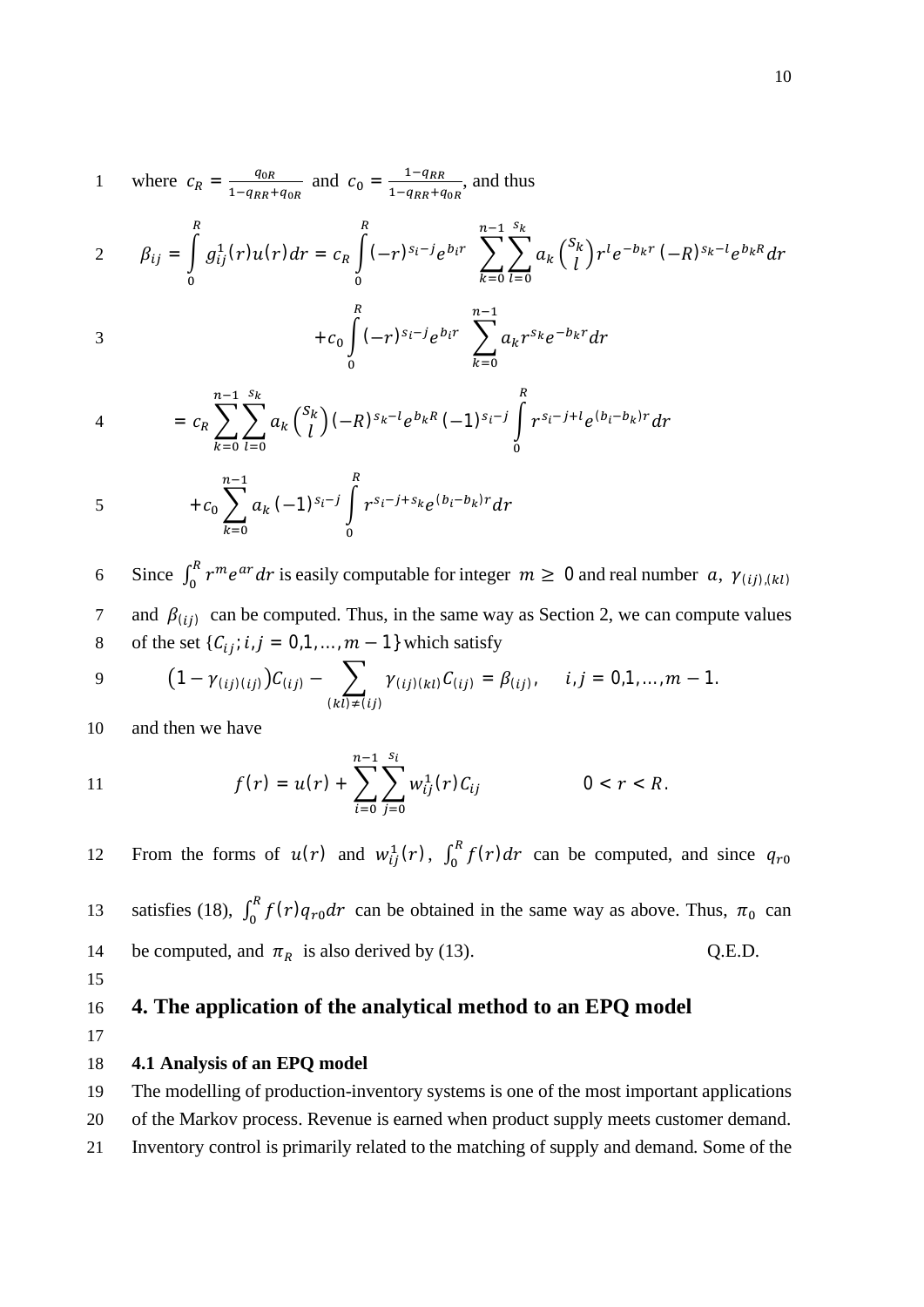- 2 the 1950s (see, for example, Arrow et al. [1], Fabens [6]). Markovian models have since
- 3 gained a good deal of popularity in inventory control.
- 4 In this section, as an application of result established in the previous section, we consider
- 5 the following EPQ model and derive the optimal upper limit of the items in inventory.
- 6 One unit period corresponds to one day. In each period, the amount of demand of items
- $7$  is  $D$ , and it is fixed. The manufacturer produces items. The process may fail, and  $\overline{X}$  is
- 8 the possible number of items produced by the epoch when the failure occurs. The upper
- 9 bound of items in inventory is R. Here, we assume that  $D \ge R$ . At the beginning of
- 10 each day, the production restarts even if the system had failed in the previous day by
- 11 repairing the process at the end of the previous day (see Fig. 1).
- 12 When the number of items in inventory is  $r'$  at the beginning of each period, if the 13 number of items produced in this period reaches  $R + D - r'$ , the system stops production,
- 14 and after the demand of this period is met, the number of items in inventory becomes  $R$ .
- 15 When the number of possible produced products is  $X$ , the number of items in inventory,
- 16 denoted by  $r$ , is given by
- 17  $r = \max(0, r' + X D).$
- 18 Thus,
- 19 (i) when  $X \ge R + D r'$ ,  $r = R$ ,
- 20 (ii) when  $D r' < X < R + D r'$ ,  $r = r' + X D \in (0, R)$ , and
- 21 (iii) when  $X < D r'$ ,  $r = 0$ .
- 22 In the last case, the excess demand is lost. Note that  $r' \leq R < D$  implies that the last 23 case is possible. Then, we have for each  $r' \in [0, R]$
- 24  $q_{r'0} = F_X(D r')$ ,  $q_{r'r} = f_X(r r' + D)$  for  $0 < r < R$ ,
- 25  $q_{r'R} = 1 F_X(R + D r').$
- 26 Thus, when  $X$  follows an Erlang-type distribution, the sufficient condition of Corollary 27 1 in Section 3 is satisfied. Thus, we can derive the steady-state probability density  $f(r)$ 28 and steady-state mass probability functions  $\pi_0$  and  $\pi_R$ .
- 29 In the following, we study the case where  $X$  follows an exponential distribution with 30 parameter  $\lambda$ . This is satisfied when the failure rate is constant and the failure is not 31 unpredictable. Then,  $f_X(x) = \lambda e^{-\lambda x}$  is a density function of X and  $F_X(x) = 1 -$

32 
$$
e^{-\lambda x}
$$
 is a distribution function of *X*. Thus, we have for each  $r' \in [0, R]$   
33  $q_{r'r} = \lambda e^{-\lambda (r+D)} e^{\lambda r'} , q_{r'0} = 1 - e^{-\lambda (D-r')}, q_{r'R} = e^{-\lambda (R+D-r')}.$ 

34 By (16) and (17),

$$
35 \qquad u(r) = \frac{\lambda e^{-\lambda (r+D)} e^{\lambda R} \cdot e^{-\lambda (R+D)} + \lambda e^{-\lambda (r+D)} (1 - e^{-\lambda D})}{1 - e^{-\lambda D} + e^{-\lambda (R+D)}} = \frac{\lambda e^{-\lambda (r+D)}}{1 - e^{-\lambda D} + e^{-\lambda (R+D)}}
$$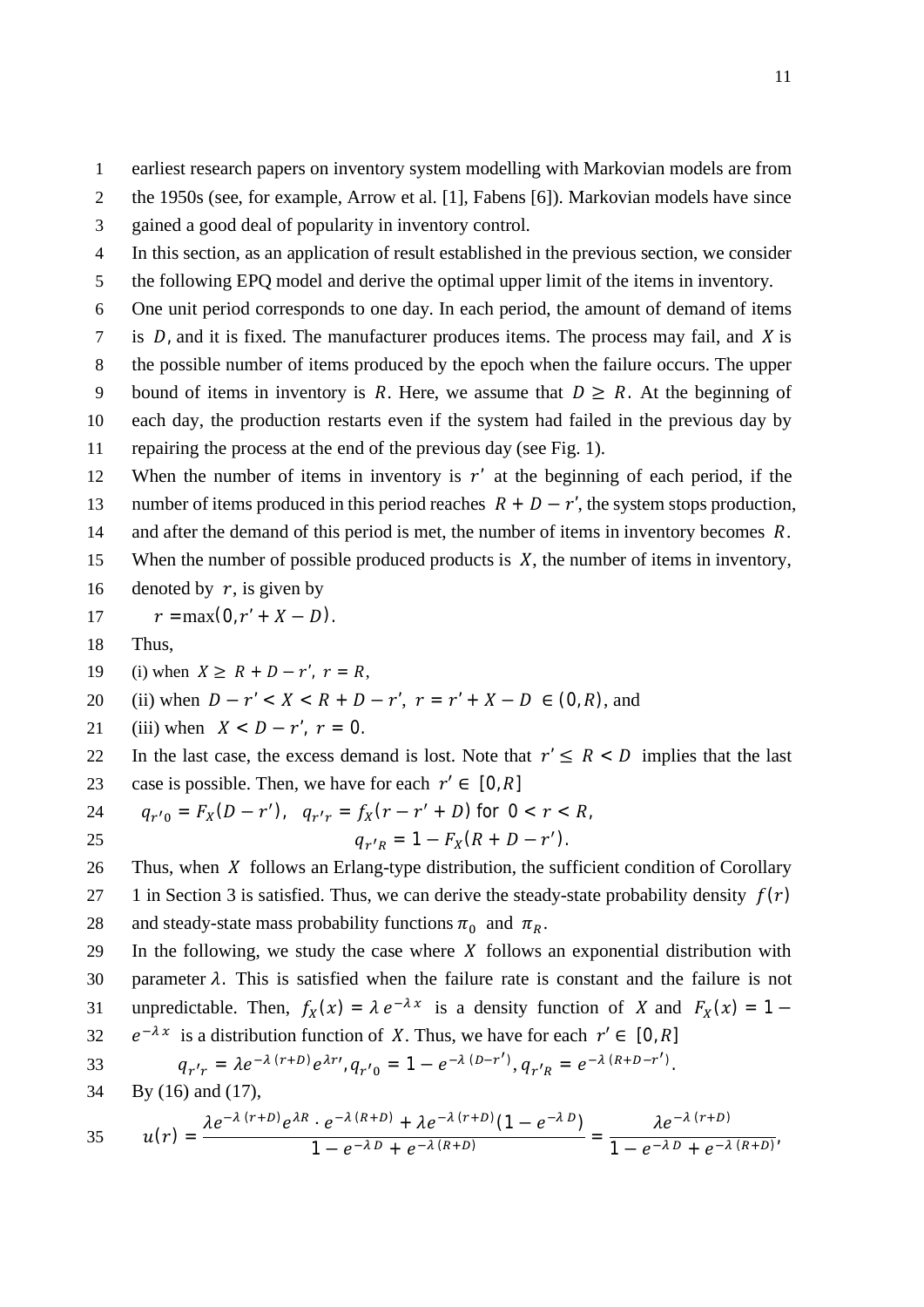1 
$$
K(r,r') = \lambda e^{-\lambda (r+D)} e^{\lambda r'} + \frac{-\lambda e^{-\lambda (r+D)} e^{\lambda R} \cdot e^{-\lambda (R+D)} - \lambda e^{-\lambda (r+D)} (1 - e^{-\lambda D})}{1 - e^{-\lambda D} + e^{-\lambda (R+D)}}
$$
  
2  $+ \frac{\lambda e^{-\lambda (r+D)} (e^{\lambda R} - 1) \cdot e^{-\lambda (R+D-r)}}{1 - e^{-\lambda D} + e^{-\lambda (R+D)}}$ 

$$
3 = \lambda e^{-\lambda (r+D)} e^{\lambda r} + \frac{-\lambda e^{-\lambda (r+D)} + \lambda e^{-\lambda (r-r'+2D)} - \lambda e^{-\lambda (r-r'+R+2D)}}{1 - e^{-\lambda D} + e^{-\lambda (R+D)}}
$$

4 
$$
= \frac{\lambda e^{-\lambda (r+D)}}{1 - e^{-\lambda D} + e^{-\lambda (R+D)}} \big( -1 + e^{\lambda r'} \big) = w_0(r) g_0(r') + w_1(r) g_1(r'),
$$

5 where

6 
$$
w_0(r) = \frac{-\lambda e^{-\lambda (r+D)}}{1 - e^{-\lambda D} + e^{-\lambda (R+D)}} g_0(r') = 1, w_1(r) = -w_0(r), g_1(r') = e^{\lambda r'}.
$$

7 Let 
$$
Y = 1 - e^{-\lambda D} + e^{-\lambda (R+D)}
$$
, and then

8 
$$
\gamma_{00} = \frac{-e^{-\lambda D} (1 - e^{-\lambda R})}{Y},
$$
  $\gamma_{01} = \frac{e^{-\lambda D} (1 - e^{-\lambda R})}{Y},$   $\gamma_{10} = \frac{-\lambda R e^{-\lambda D}}{Y},$   
 $\lambda R e^{-\lambda D}$   $e^{-\lambda D} (1 - e^{-\lambda R})$   $\lambda R e^{-\lambda D}$ 

$$
\gamma_{11} = \frac{\lambda Re^{-\lambda D}}{Y}, \qquad \beta_0 = \frac{e^{-\lambda D} (1 - e^{-\lambda R})}{Y}, \qquad \beta_1 = \frac{\lambda Re^{-\lambda D}}{Y}.
$$

10 Since  $xe^{-x} < 1$  for  $x > 0$ , we have  $\lambda Re^{-\lambda D} < 1$  because it has been assumed that 11  $R \le D$ . From (9)

12 
$$
C_0 = \frac{e^{-\lambda D} (1 - e^{-\lambda R})}{1 - \lambda Re^{-\lambda D}}
$$
, and  $C_1 = \frac{\lambda Re^{-\lambda D}}{1 - \lambda Re^{-\lambda D}}$ .

13 Thus, by (3), we have

14 
$$
f(r) = \frac{\lambda e^{-\lambda (r+D)}}{1 - e^{-\lambda D} + e^{-\lambda (R+D)}} + \frac{-\lambda e^{-\lambda (r+D)}}{1 - e^{-\lambda D} + e^{-\lambda (R+D)}} + \frac{e^{-\lambda D} (1 - e^{-\lambda R})}{1 - \lambda Re^{-\lambda D}}
$$

15 
$$
\lambda e^{-\lambda (r+D)} + \frac{\lambda e^{-\lambda (r+D)}}{1 - e^{-\lambda D} + e^{-\lambda (R+D)}} \frac{\lambda Re^{-\lambda D}}{1 - \lambda Re^{-\lambda D}} = \frac{\lambda e^{-\lambda (r+D)}}{1 - \lambda Re^{-\lambda D}} , \text{ for } r \in (0, R).
$$

16 Since 
$$
\int_0^R f(r) dr = \frac{e^{-\lambda D} (1 - e^{-\lambda R})}{1 - \lambda Re^{-\lambda D}}
$$
, we have

17 
$$
\pi_R = \frac{e^{-\lambda (R+D)} + \frac{1}{1 - \lambda Re^{-\lambda D}} \left( -e^{-\lambda (R+2D)} + e^{-\lambda (2R+2D)} + \lambda Re^{-\lambda (R+2D)} \right)}{1 - e^{-\lambda D} + e^{-\lambda (R+D)}}
$$

$$
18\,
$$

18 
$$
= \frac{e^{-\lambda (R+D)}}{1 - \lambda Re^{-\lambda D}}
$$

19 
$$
\pi_0 = \frac{1 - e^{-\lambda D} - \lambda Re^{-\lambda D}}{1 - \lambda Re^{-\lambda D}}.
$$

20

21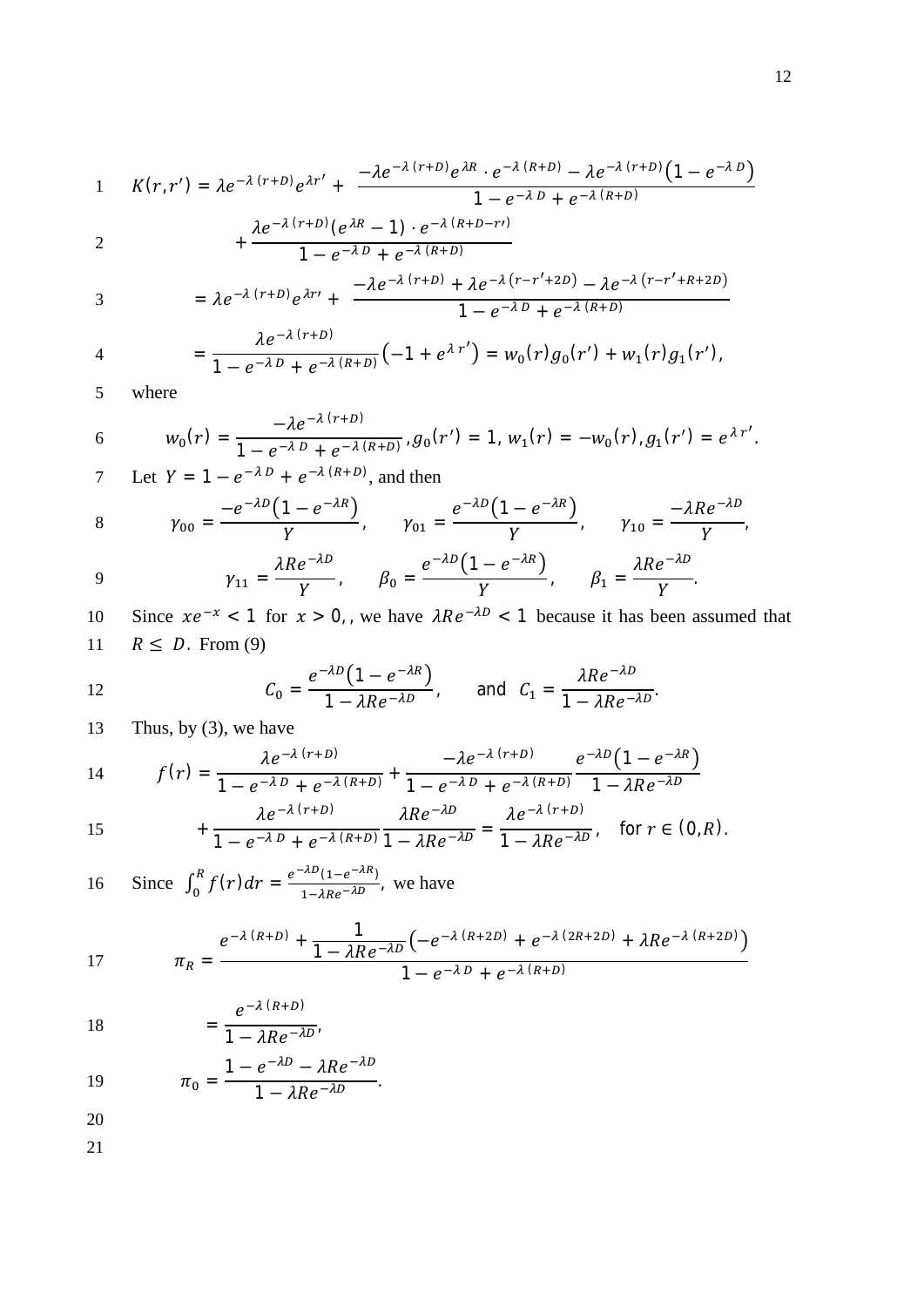#### 1 **4.2 An optimization problem**

2 For a given  $R$ , we derive the average cost by using the derived limiting distributions of 3 the number of items in inventory. Let the production cost per unit item, the holding cost 4 rate per unit time, and the lost sale cost for each lost demand be  $c, h$ , and l, respectively. 5 We also define a function as for  $a \ge 0$ 

6 
$$
g(a) = E[\min(X, a)] = \int_0^a x \cdot \lambda e^{-\lambda x} dx + a \cdot e^{-\lambda a} = \frac{1}{\lambda} (1 - e^{-\lambda a}).
$$

7 Note that  $E[\max(0, a - X)] = E[a - \min(a, X)] = a - g(a)$ .

8 By using equations

9 
$$
\int_0^a (a-x)\lambda e^{-\lambda x} dx = a - \frac{1}{\lambda} (1 - e^{-\lambda a}),
$$

10 
$$
\int_0^a \lambda x e^{-\lambda x} dx + a e^{-\lambda a} = \frac{1}{\lambda} (1 - e^{-\lambda a}), \text{ for } a \ge 0,
$$

11 we obtain the following average cost per unit time.

12 (a) Average production cost  $\sqrt{ }$  $R$ 

13 
$$
c \left( \pi_0 E[\min(X, R + D)] + \int_0^R E[\min(X, R + D - r')] f(r') dr' + \pi_R E[\min(X, D)] \right)
$$
  
\n14  $c \left( 1 - \frac{2}{\pi} \int_{R}^R \sum_{i=1}^{n} P_i \pi_i^2 P_i g(R + D) + \int_0^R \pi (R + D - \pi') \pi_i^2 P_i g(r + D) dr' \right)$ 

$$
14 = c \frac{1}{1 - \lambda Re^{-\lambda D}} \Big( (1 - e^{-\lambda D} - \lambda Re^{-\lambda D}) g(R + D) + \int_0^1 g(R + D - r') \lambda e^{-\lambda (r' + D)} dr'
$$

$$
15
$$

15 
$$
+e^{-\lambda (R+D)}g(D)
$$
  
\n16  $= c\left(\frac{1}{\lambda(1-\lambda Re^{-\lambda D})}\cdot(1-\lambda Re^{-\lambda D}-e^{-\lambda(R+D)})\right)$ 

17 (b) Average lost sale cost

18 
$$
l\left(\pi_0 E[\max(0, D-X)] + \int_0^R E[\max(0, D-r'-X)]f(r')dr' + \pi_R E[\max(0, D-T']\max(0, D-T')]\right)
$$

$$
19 \qquad \qquad R-X)]\Big)
$$

$$
20 = l \frac{1}{1 - \lambda Re^{-\lambda D}} \Big( (1 - e^{-\lambda D} - \lambda Re^{-\lambda D}) \big( D - g(D) \Big)
$$

21 
$$
+ \int_0^{\pi} (D - r' - g(D - r')) \lambda e^{-\lambda (r' + D)} dr' + e^{-\lambda (R + D)} (D - R)
$$

$$
-g(D-R))\bigg)
$$

23 
$$
= l \cdot \frac{1}{1 - \lambda Re^{-\lambda D}} \left( D - \frac{1}{\lambda} + R(1 - \lambda D)e^{-\lambda D} + \frac{1}{\lambda} e^{-\lambda (R + D)} \right)
$$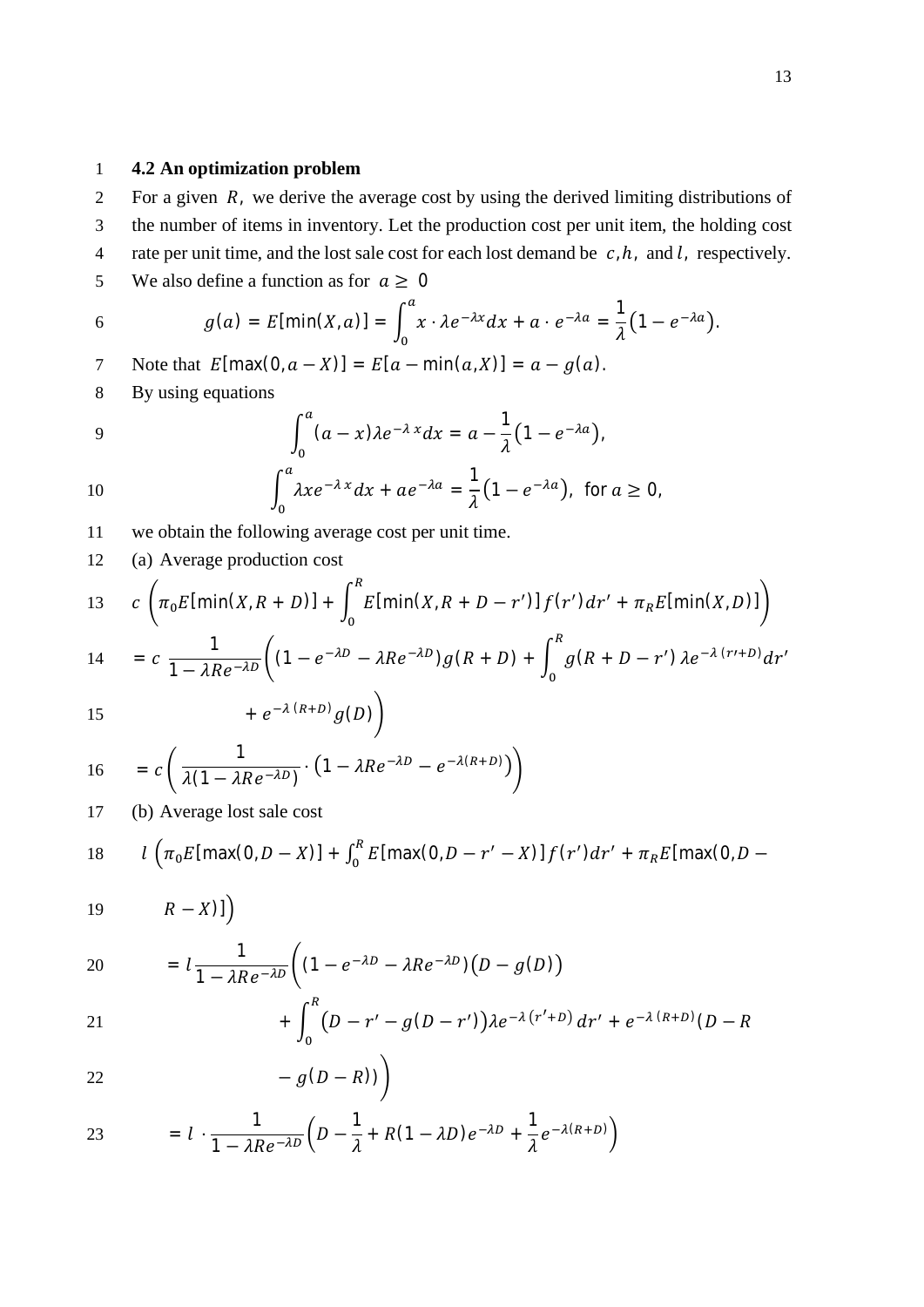### 1 (c) Average holding cost

$$
2 \qquad h\left(\int_0^R r f(r) dr + \pi_R R\right) = h\left(\int_0^R \frac{\lambda r'^{e^{-\lambda(r'+D)}}}{1-\lambda R e^{-\lambda D}} dr' + \frac{R e^{-\lambda(R+D)}}{1-\lambda R e^{-\lambda D}}\right) = h \cdot \frac{e^{-\lambda D}(1-e^{-\lambda R})}{\lambda(1-\lambda R e^{-\lambda D})}.
$$

3 Thus, the average cost for a given  $R$  is given by

4 
$$
C(R) = \frac{1}{\lambda(1 - \lambda Re^{-\lambda D})} \Big( c(1 - \lambda Re^{-\lambda D} - e^{-\lambda(R+D)}) + he^{-\lambda D} (1 - e^{-\lambda R})
$$

$$
+ l(\lambda D - 1 + \lambda R(1 - \lambda D)e^{-\lambda D} + e^{-\lambda (R+D)}).
$$
 (21)

6 We derive the optimal  $R$ . By differentiating both sides of (21),

$$
7 \t \frac{d}{dR} C(R) = \frac{e^{-\lambda(R+2D)}}{\lambda^2(1-\lambda Re^{-\lambda D})^2} \Big( c\big(-1-\lambda R + e^{\lambda D}\big) + h\big(-1-\lambda R + e^{\lambda R} + e^{\lambda D}\big)
$$

$$
8 + l(1 + \lambda R - e^{\lambda D})
$$

9 
$$
= \frac{e^{-\lambda(R+2D)}}{\lambda^2(1-\lambda Re^{-\lambda D})^2}\Big(\big(l-(h+c)\big)(\lambda R + 1-e^{\lambda D}) + he^{\lambda R}\Big)
$$

10 
$$
= \frac{e^{-\lambda(R+2D)}(l-(h+c))}{\lambda^2(1-\lambda Re^{-\lambda D})^2}\Big((\lambda R+1-e^{\lambda D})+\frac{h}{l-(h+c)}e^{\lambda R}\Big).
$$

11 We assume that  $l - (h + c) > 0$ . This is not restrictive because the lost sale cost is 12 higher than a production cost and unit time holding cost. Otherwise, the system will not 13 produce a product.

14 Let 
$$
v(x) = (x + 1 - e^{\lambda D}) + \frac{h}{l - (h + c)} e^x
$$
. Then, we know that

15 
$$
v(0) = 1 - e^{\lambda D} + \frac{h}{l - (h + c)} = \frac{l - c}{l - (h + c)} - e^{\lambda D}, v'(x) = 1 + \frac{h}{l - (h + c)} e^x > 0,
$$

16 
$$
v(\lambda D) = \lambda D + 1 - \frac{l - (2h + c)}{l - (h + c)} e^{\lambda D}.
$$

Thus, if 
$$
\frac{l-c}{l-(h+c)} < e^{\lambda D}
$$
 and  $\lambda D + 1 > \frac{l-(2h+c)}{l-(h+c)} e^{\lambda D}$ , there is an optimal  $R^* \in (0, D)$ 

18 which is a unique solution of 
$$
v(\lambda R) = 0
$$
. If  $\frac{l-c}{l-(h+c)} \ge e^{\lambda D}$ ,  $R^* = 0$ , and if  $\lambda D + 1 \le$ 

19 
$$
\frac{l-(2h+c)}{l-(h+c)}e^{\lambda D}
$$
 then  $R^* = D$  in the interval [0, D] of R.

20

21

22

23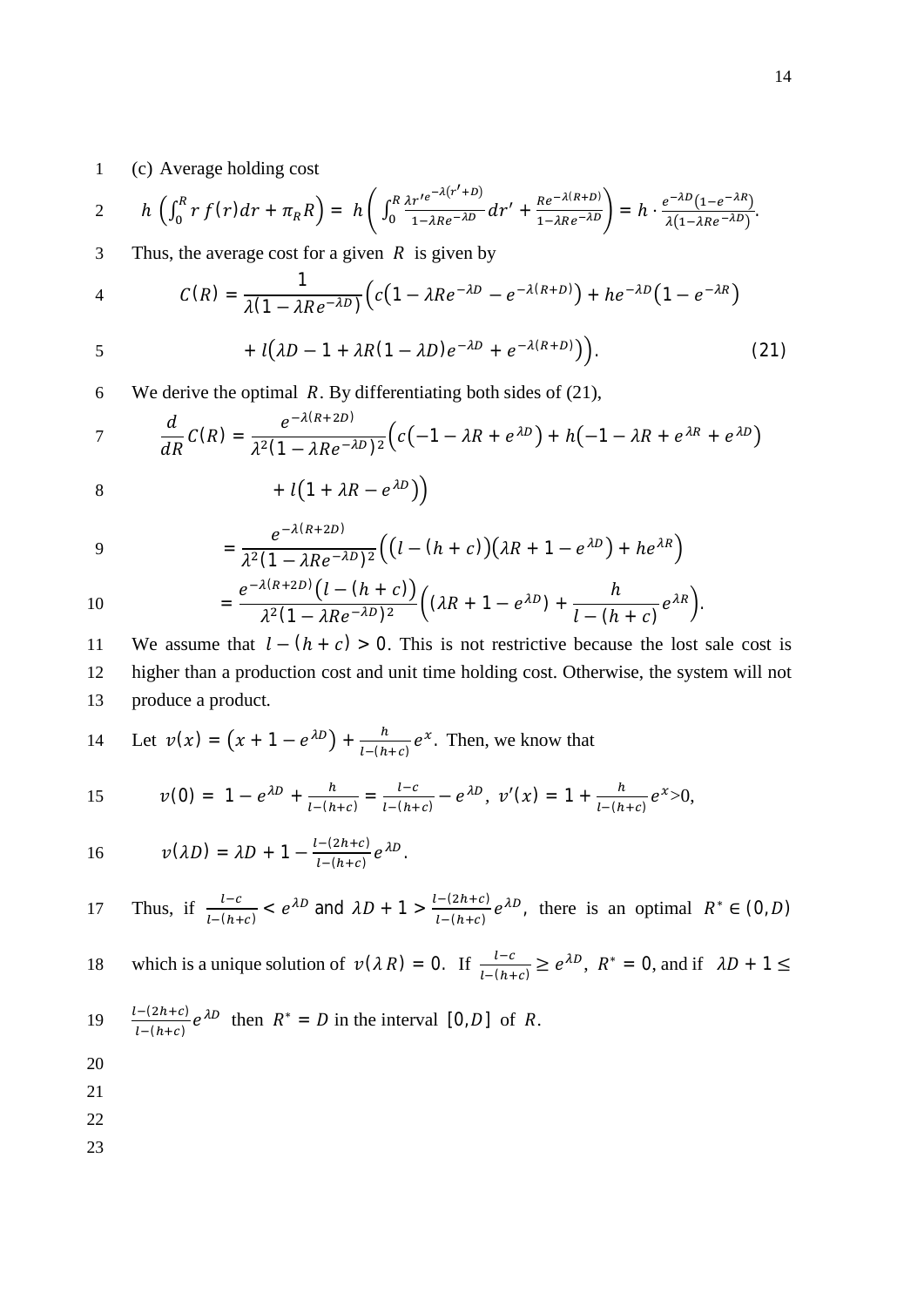#### 1 **4.3 Sensitivity Analysis**

Here, we perform sensitivity analysis on  $R^*$ . We note that  $R^*$  satisfies  $v(\lambda R^*) = 0$ . By

letting  $d = -1 + e^{\lambda D}$  and  $B = \frac{h}{1 - (h)}$ 3 letting  $d = -1 + e^{\lambda D}$  and  $B = \frac{h}{l - (h + c)}$ ,  $R^*$  satisfies  $Be^{\lambda R^*} = d - \lambda R^*$ . Fig. 2 shows 4 that  $\lambda R^*$  is the intersection point of  $y = Be^x$  and  $y = d - x$ . Since B increases in h 5 and  $c$  while decreasing in l, from Fig. 2, we find that  $R^*$  decreases in h and  $c$  while 6 increasing in  $l$ . In addition, it is observed from Fig. 1 that  $R^*$  increases in  $D$ .

The optimal  $R^*$  can be considered a function of  $\lambda$ . Since  $Be^{\lambda R^*} = -1 + e^{\lambda D} - \lambda R^*$ , 8 by differentiating with respect to  $\lambda$ , we have

9 
$$
Be^{\lambda R^*}\left(R^* + \lambda \frac{dR^*}{d\lambda}\right) + R^* + \lambda \frac{dR^*}{d\lambda} - De^{\lambda D} = 0,
$$

10 which implies

11 
$$
\frac{dR^*}{d\lambda} = \frac{De^{\lambda D} - R^* (Be^{\lambda R^*} + 1)}{\lambda (Be^{\lambda R^*} + 1)}.
$$

Since  $De^{\lambda D} - R^* (Be^{\lambda R^*} + 1) = (D - R^*)e^{\lambda D} + \lambda R^{*2}$ ,  $R^*$  increases in  $\lambda$  when  $R^*$ 12 13 is in  $(0, D)$ .

14 The relationship between the optimal bound  $R^*$  and the arrival rate  $\lambda$  is depicted in Fig.

15 3. Here, we set  $c = 4$ ,  $l = 10$ ,  $h = 1$  and thus  $B = 0.2$ , and  $D = 5$ . In this case,

16 when  $\lambda \le 0.035$ ,  $\frac{l-c}{l-(h+c)} \ge e^{\lambda D}$ , and  $R^* = 0$  is optimal. When  $\lambda \ge 0.165$ , we can

show that  $\lambda D + 1 \leq \frac{l-(2h+c)}{l-(h+c)}$ 17 show that  $\lambda D + 1 \leq \frac{1-(\lambda n+c)}{1-(\lambda n+c)} e^{\lambda D}$ . Thus, for  $0.04 \leq \lambda \leq 0.16$ , the optimal curve is

18 shown in Fig. 3. In this interval of  $\lambda$ , the optimal  $R^*$  is concave in  $\lambda$ , although we cannot 19 show the concavity theoretically.

20 It should be highlighted that when  $R > D$  is allowed, a lower average cost can be reached. 21 This occurs when the probability of a short production time is high, and it is preferable to 22 store more items to prepare for the subsequent short production times. In this case, 23 however, the analytical method in this paper cannot be applied because the expression of 24 transition intensity  $q_{r'r}$  depends on the combination of  $r'$  and  $r$ .

25

#### 26 **5. Conclusion**

27

 This paper considers the application of a Fredholm integral equation of the second kind to the analysis of a discrete-time Markov process with a continuous state space having a finite interval. We first show that the equilibrium equations on the steady-state mass and density probability functions are formed as the Fredholm integral equation. Then, under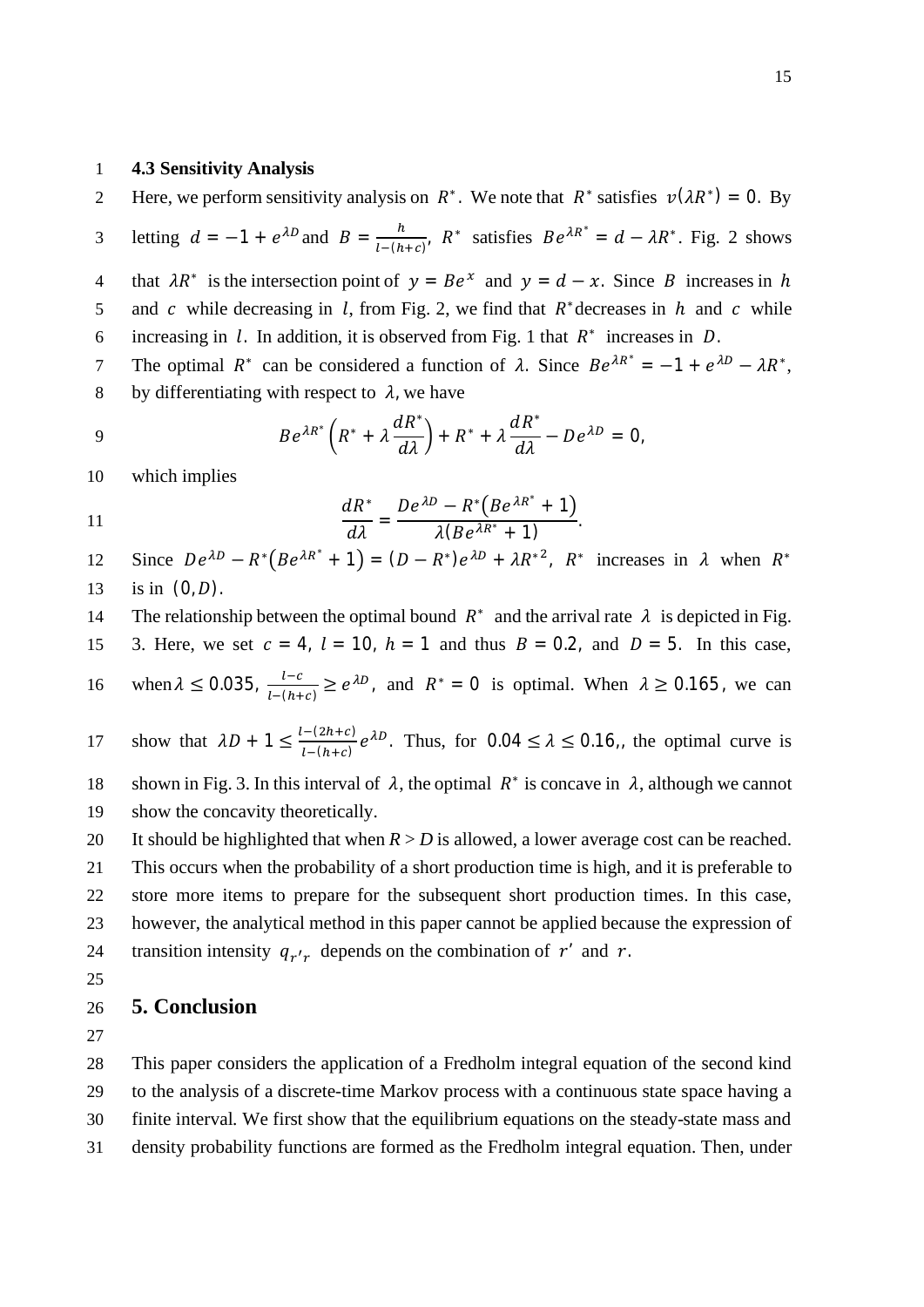1 some separable conditions, the transition density from  $r'$  to  $r$  in the inner state-space 2 forms the product of two functions that are functions of only  $r'$  and  $r$ , respectively, we can obtain expressions of these probability functions explicitly. As an example, a basic EPQ model is analysed, and its optimal bound is developed. The optimal upper bound is

 derived, and we analytically study the sensitivity of the optimal bound. The bound decreases with respect to the holding cost and the production cost, whereas it increases

- with respect to the lost sale cost and the arrival rate.
- The application of the Fredholm integral equation to such a discrete-time Markov process may be limited because to obtain expressions of the probability and density functions, several conditions on transition probability densities must be satisfied. As Dibu et al. [5] have applied the Fredholm integral equations to MAP processes, the general method of Fredholm integral equations to other stochastic processes may exist. Further extensions
- of the equations to the general stochastic processes are left for future research.
- 

#### **References**

- [1] K. J. Arrow, T. Harris, and J. Marschak, Optimal inventory policy, *Econometrica: Journal of the Econometric Society*, 19(1951), 250–272.
- [2] A. Daddi-Moussa-Ider, B. Kaoui and H. Löwen, Axisymmetric flow due to a Stokeslet near a finite-sized elastic membrane. *Journal of the Physical Society of Japan*, 88 (2019), 054401, arXiv:1901.04485. doi:10.7566/JPSJ.88.054401.
- [3] A. Daddi-Moussa-Ider, Asymmetric stokes flow induced by a transverse point force acting near a finite-sized elastic membrane. *Journal of the Physical Society of Japan*, 89(2020), 124401, arXiv:2006.14375. doi:10.7566/JPSJ.89.124401.
- [4] A. Doucet, A. M. Johansen and V. B. Tadic, On solving integral equations using Markov chain Monte Carlo methods. *Applied Mathematics and Computation*, 216 (2010), 2869–2880.
- [5] A. S. Dibu, M. J. Jacob, A. D. Papaioannou and L Ramsden, Delayed capital injections for a risk process with Markovian arrivals. *Methodology and Computing in Applied Probability* 23 (2021), 1057-1076.
- [6] A.J. Fabens, The solution of queueing and inventory models by semi-Markov processes, *Journal of the Royal Statistical Society: Series B (Methodological),* 23(1961), 113–127.
- [7] W. Feller, An Introduction to Probability Theory and Its Applications,  $2<sup>nd</sup>$  edition, John Wiley &Sons (1971).
- [8] C. Fuh, S. Fuh, Y. Liu and C. Wang, Renyi divergence in general hidden Markov models. arxiv.org/abs/2106.01645v1 (2021).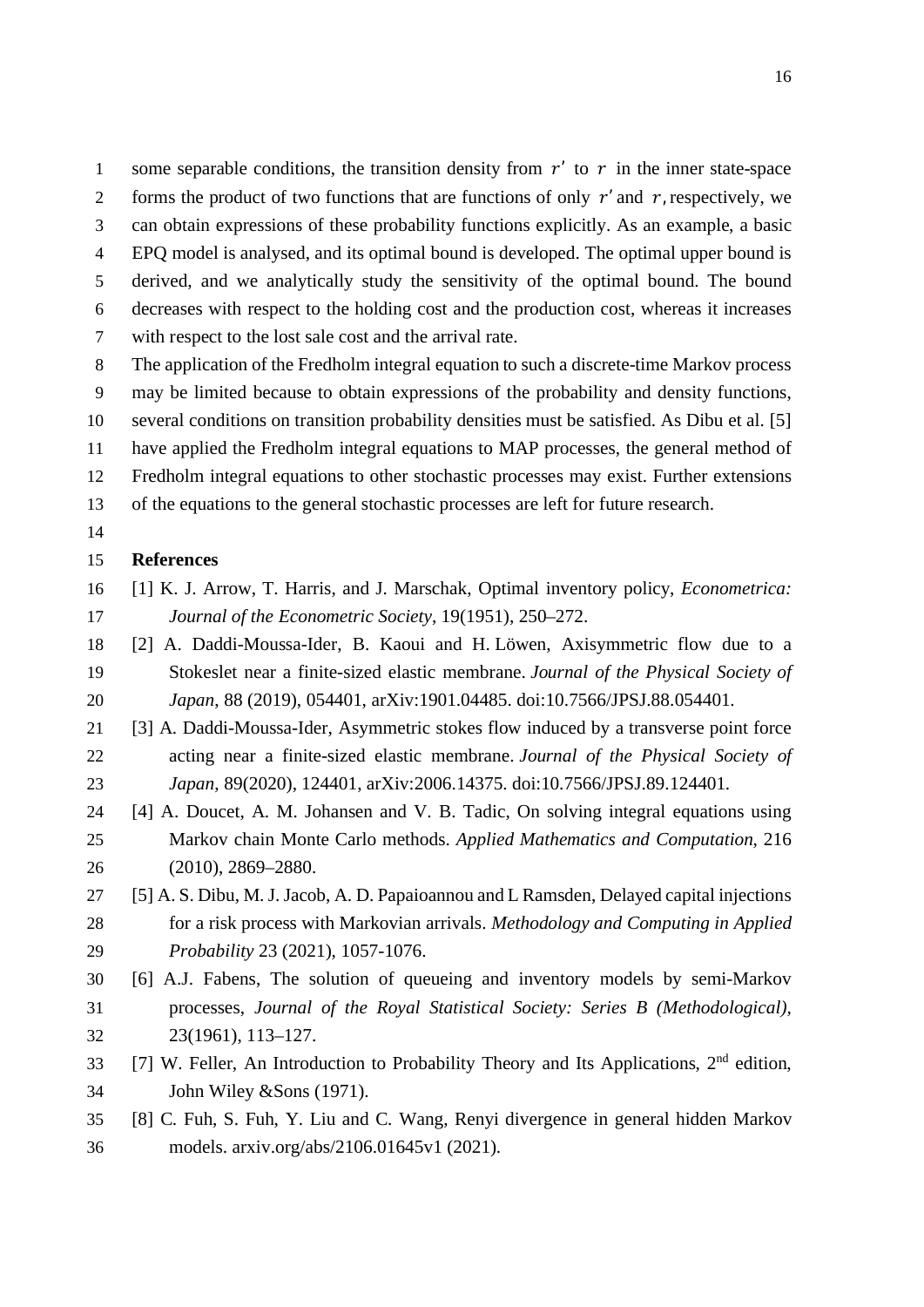- [9] P. Guo, Numerical simulation for Fredholm integral equation of the second kind. *Journal of Applied Mathematics and Physics*, 8(2020), 2438-2446.
- [10] J.M. Gutiérrez, M.Á. Hernández-Verón, E. Martínez, Improved iterative solution of linear Fredholm integral equations of second kind via inverse-free iterative schemes. *Mathematics,* 8 (2020), 1747.
- [11] R. Karim and K. Nakade, A Markovian production-inventory system with consideration of random quality disruption. *Journal of Advanced Mechanical Design Systems and Manufacturing*, 14(5) (2020), 1-18.
- [12] T. Komorowski, and T. Szarek, On ergodicity of some Markov processes. *Annals of Probability,* 38 (2010), 1401–1443.
- [13] C. Lindemann and A. Thümmler, Transient analysis of deterministic and stochastic Petri nets with concurrent deterministic transitions. *Performance Evaluation*, 36– 37(1999), 35–54.
- [14] M. A. Mohammad, Numerical solution of Fredholm integral equations of the second kind based on tight framelets generated by the oblique extension principle. *Symmetry*, 11(7) (2019) 854, DOI: 10.3390/sym11070854.
- [15] L. Ramsden and A. Papaioannou, On the time to ruin for a dependent delayed capital injection risk model. *Applied Mathematics and Computation*, 352 (2019), 119-135.
- [16] M. D. Raisinghania, Integral equations and boundary value problems,  $1<sup>st</sup>$  edition. S. 20 Chand & Company LTD (2007).
- [17] Y. Tian, Markov chain Monte Carlo method to solve Fredholm integral equations. *Thermal science*, 22(4) (2018), 1673-1678.
- [18] W. Werner, On the spatial Markov property of soups of unoriented and oriented loops. In Séminaire de Probabilités XLVIII, edited by Catherine Donati-Martin, Antoine Lejay, and Alain Rouault, 2016, 481–503. Charm: Springer.
- [19] H. ZhiMin, Y. ZaiZai and C. JianRui, Monte Carlo method for solving the Fredholm integral equations of the second kind. *Transport Theory and Statistical Physics*, 41(2012), 513–528.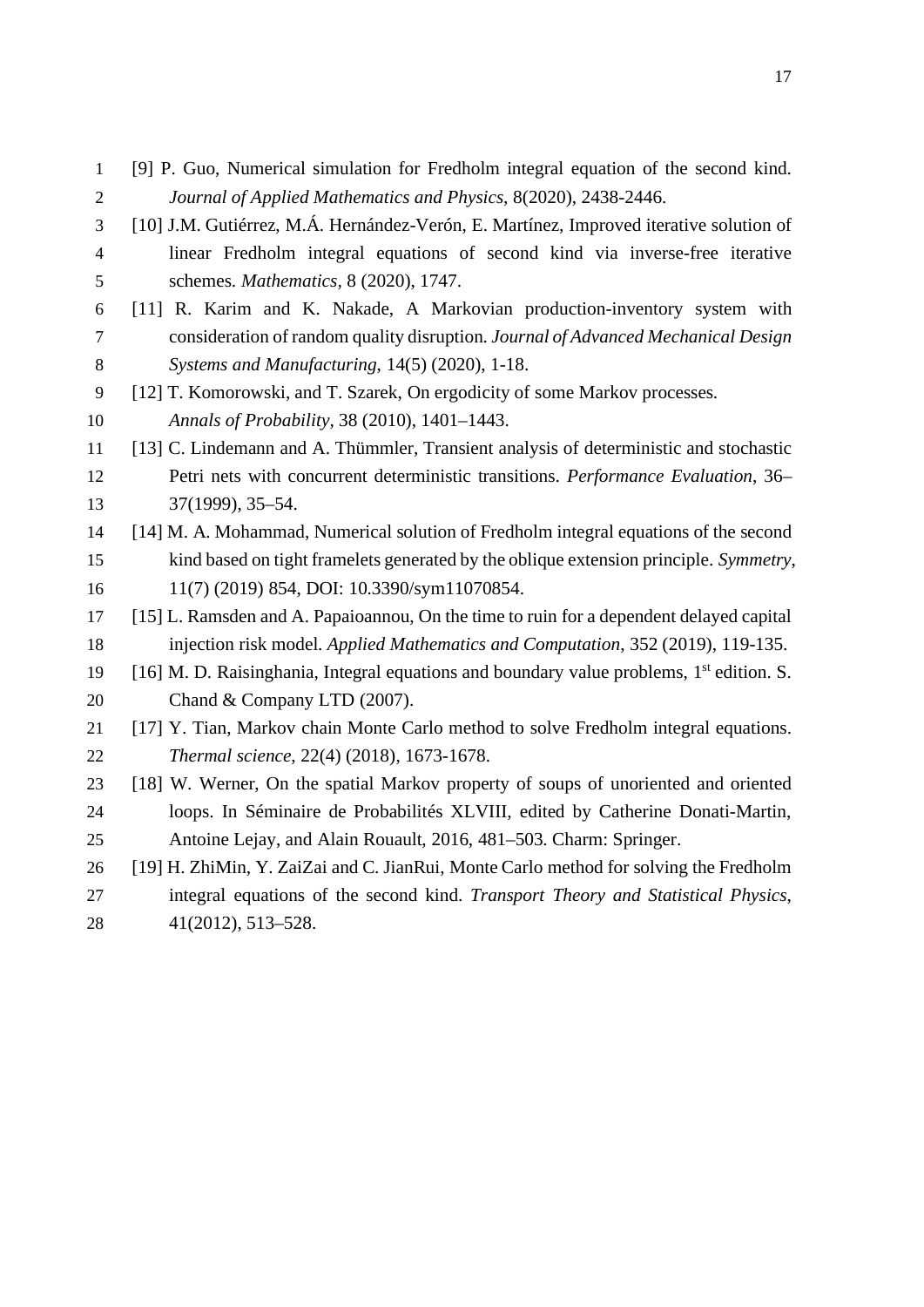